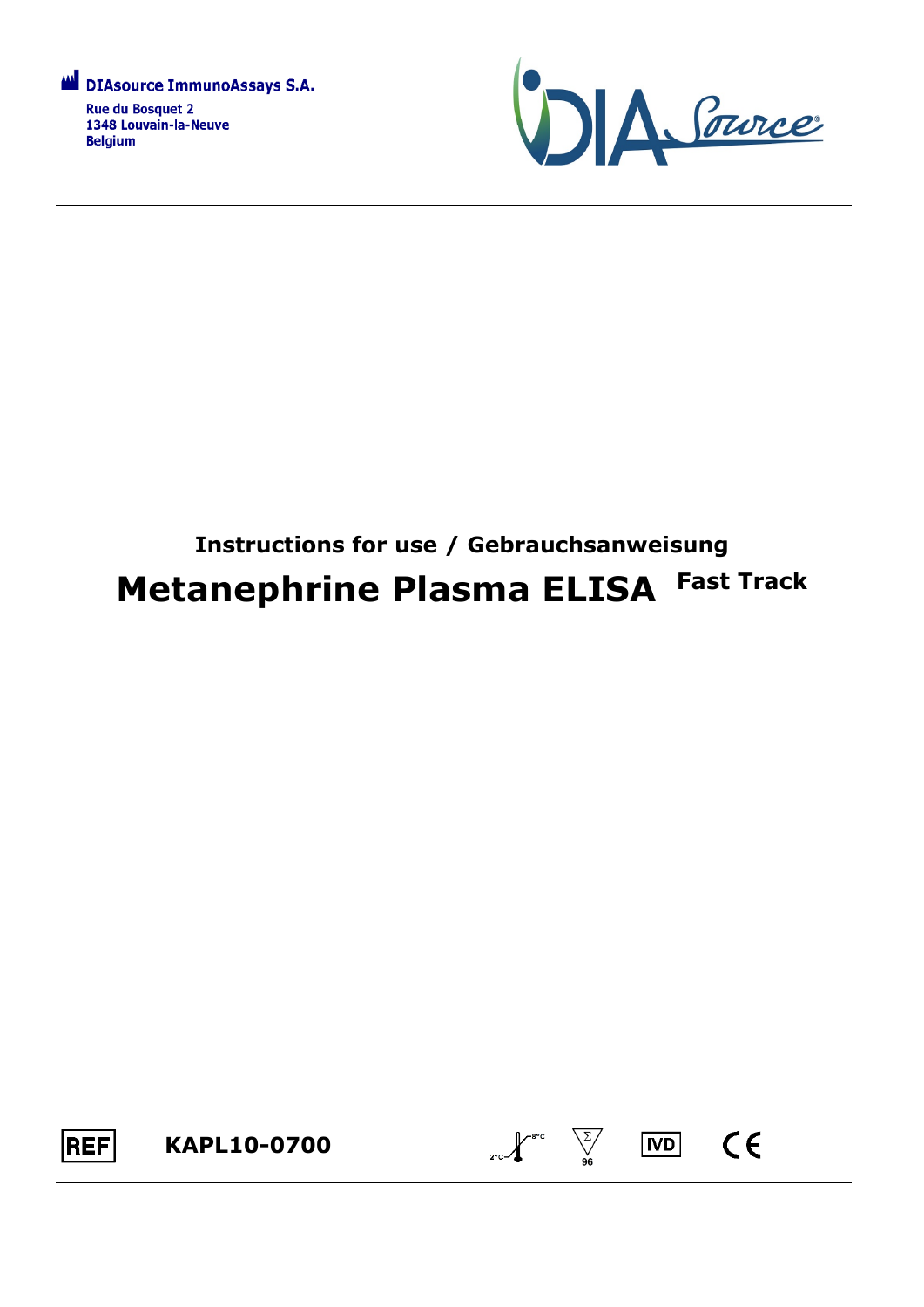## **Table of contents**

| 1.    | Introduction                                              | 4  |
|-------|-----------------------------------------------------------|----|
| 1.1   | Intended use and principle of the test                    | 4  |
| 1.2   | Clinical application                                      | 4  |
| 2.    | Procedural cautions, guidelines, warnings and limitations | 4  |
| 2.1   | Procedural cautions, guidelines and warnings              | 4  |
| 2.2   | Limitations                                               | 5  |
| 2.2.1 | Interfering substances                                    | 5  |
| 2.2.2 | Drug interferences                                        | 5  |
| 2.2.3 | High-Dose-Hook effect                                     | 5  |
| 3.    | Storage and stability                                     | 5  |
| 4.    | <b>Materials</b>                                          | 6  |
| 4.1   | Contents of the kit                                       | 6  |
| 4.2   | <b>Calibration and Controls</b>                           | 7  |
| 4.3   | Additional materials required but not provided in the kit | 7  |
| 4.4   | Additional equipment required but not provided in the kit | 7  |
| 5.    | Sample collection and storage                             | 7  |
| 6.    | Test procedure                                            | 7  |
| 6.1   | Preparation of reagents and further notes                 | 8  |
| 6.2   | Preparation of samples - Extraction                       | 8  |
| 6.3   | Metanephrine ELISA                                        | 9  |
| 7.    | Calculation of results                                    | 9  |
| 7.1   | Expected reference value                                  | 10 |
| 7.2   | Typical standard curve                                    | 10 |
| 8.    | Controls                                                  | 10 |
| 9.    | Assay characteristics                                     | 10 |
| 9.1   | Performance data                                          | 10 |
| 9.2   | <b>Metrological Traceability</b>                          | 12 |
| 10.   | References/Literature                                     | 12 |
| 11.   | Changes                                                   | 12 |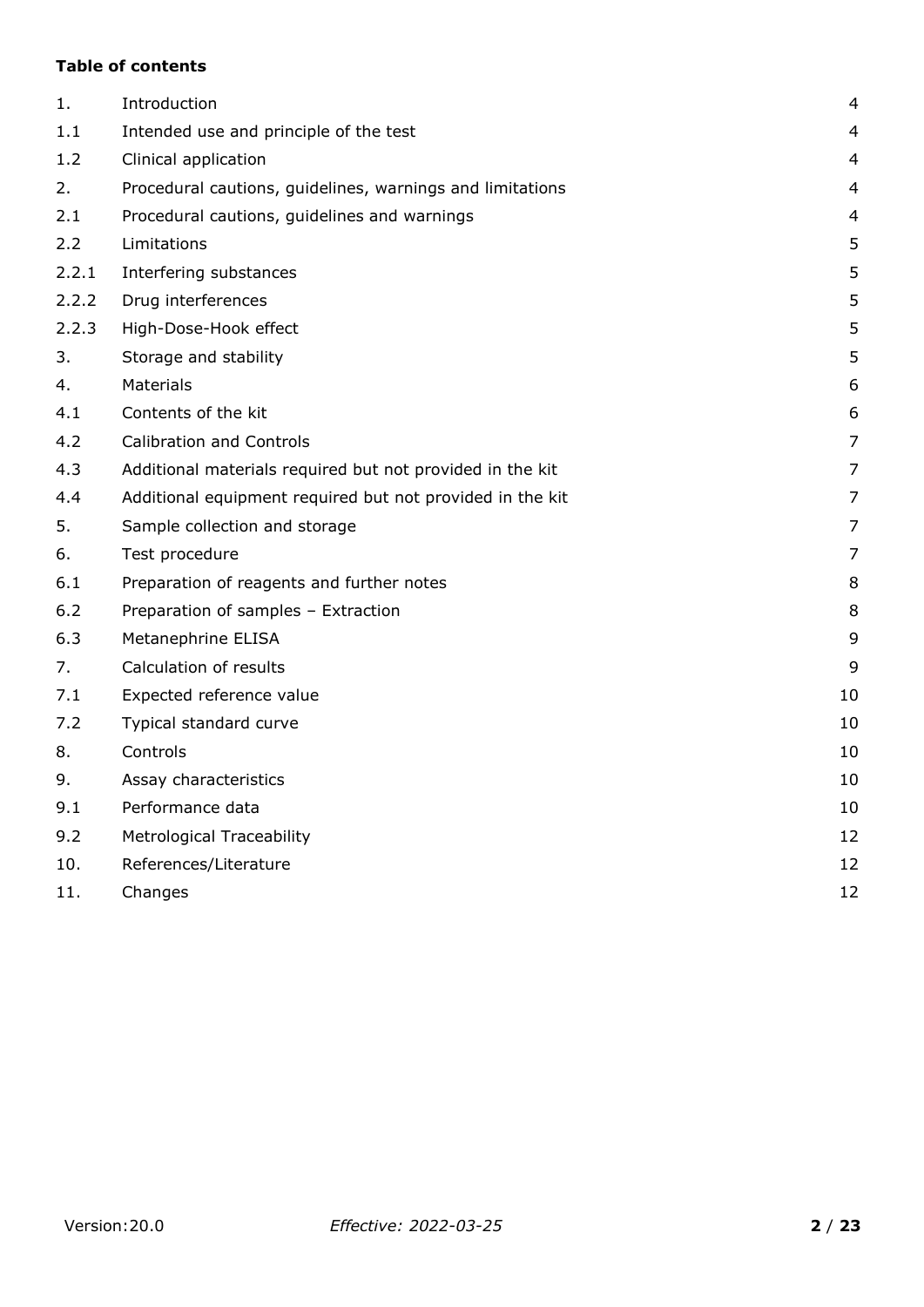## **Inhaltsverzeichnis**

| Einleitung                                                               | 14 |
|--------------------------------------------------------------------------|----|
| Verwendungszweck und Testprinzip                                         | 14 |
| Klinische Anwendung                                                      | 14 |
| Verfahrenshinweise, Richtlinien, Warnungen und Anwendungsgrenzen         | 14 |
| Verfahrenshinweise, Richtlinien und Warnungen                            | 14 |
| Grenzen des Tests                                                        | 15 |
| Interferenzen und sachgemäßer Umgang mit Proben                          | 15 |
| Beeinflussung durch Medikamente und Nahrungsmittel                       | 15 |
| High-Dose-Hook Effekt                                                    | 16 |
| Lagerung und Haltbarkeit                                                 | 16 |
| Materialien                                                              | 16 |
| Reagenzien im Kit                                                        | 16 |
| Kalibratoren und Kontrollen                                              | 17 |
| Nicht im Kit enthaltene, aber zur Durchführung erforderliche Materialien | 17 |
| Nicht im Kit enthaltene, aber zur Durchführung erforderliche Geräte      | 17 |
| Probenbehandlung und Lagerung                                            | 18 |
| Testdurchführung                                                         | 18 |
| Vorbereitung der Reagenzien und Hinweise                                 | 18 |
| Probenvorbereitung/Extraktion                                            | 18 |
| Metanephrin ELISA                                                        | 19 |
| Berechnung der Ergebnisse                                                | 20 |
| Erwartete Referenzbereiche                                               | 20 |
| Typische Standardkurve                                                   | 20 |
| Kontrollproben                                                           | 21 |
| Assaycharakteristika                                                     | 21 |
| Leistungsdaten                                                           | 21 |
| Metrologische Rückführbarkeit                                            | 22 |
| Referenzen/Literatur                                                     | 22 |
| Änderungen                                                               | 23 |
|                                                                          |    |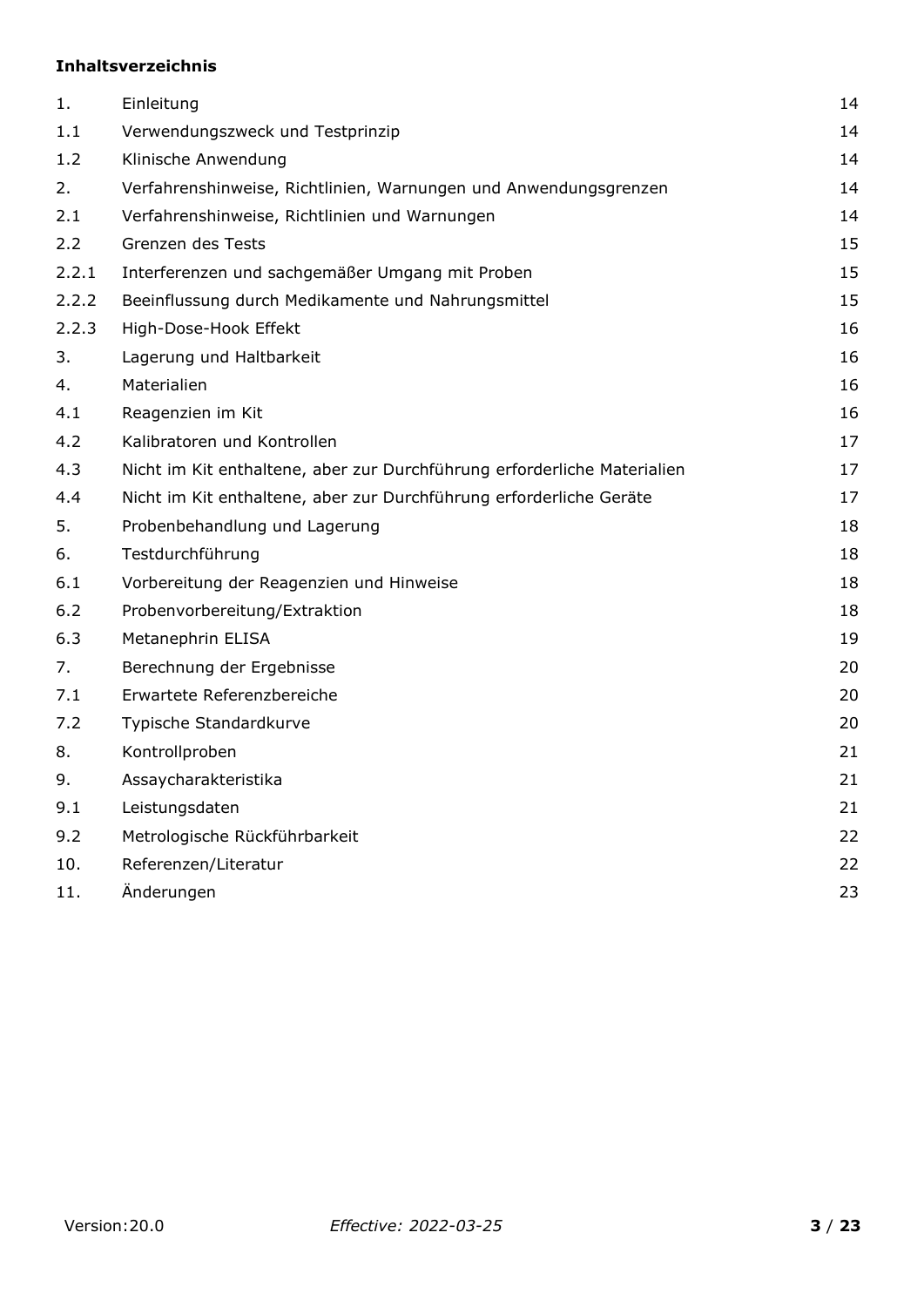## *Related Products:*

2-MET Plasma ELISA Fast Track

Normetanephrine Plasma ELISA Fast Track

## <span id="page-3-0"></span>**1. Introduction**

## <span id="page-3-1"></span>**1.1 Intended use and principle of the test**

Enzyme Immunoassay for the quantitative determination of free metanephrine in plasma. The determination of metanephrine helps in the detection of paragangliomas and pheochromocytomas.

Metanephrine (metadrenaline) is first extracted using an ion exchange matrix followed by an acylation process.

The subsequent competitive ELISA uses the microtiter plate format. The antigen is bound to the solid phase of the microtiter plate. The acylated standards, controls and samples compete with the solid phase bound analytes for a fixed number of antibody binding sites. After the system is in equilibrium, free antigen and free antigen-antibody complexes are removed by washing. The antibody bound to the solid phase is detected by an anti-rabbit IgG-peroxidase conjugate using TMB as a substrate. The reaction is monitored at 450 nm.

By means of a standard curve the metanephrine concentrations in the samples are determined. Manual processing is recommended. The use of automatic laboratory equipment is the responsibility of the user. This IVD is for professional use only.

#### <span id="page-3-2"></span>**1.2 Clinical application**

Metanephrine and normetanephrine are the metabolites of the catecholamines epinephrine and norepinephrine, respectively [2]. Cells derived from neuroendocrine tumors (e. g., pheochromocytoma and paraganglioma) are known to produce catecholamines, which are secreted episodically via vesicles into the blood stream [3, 4]. But beside this, a small portion of the catecholamines is metabolized inside the tumor cells to the corresponding catecholamines metabolites – namely metanephrine, normetanephrine (and 3-methoxytyramine in the case of dopamine) – which are secreted at low levels continuously into the blood stream [5, 6]. Recent studies and publications have shown that the quantification of these plasma free metanephrines and plasma free normetanephrines is the most accurate biochemical marker for the clinical diagnosis of pheochromocytoma and paraganglioma in patients [6-14]. Pheochromocytoma and paraganglioma are rare neuroendocrine tumors and occur with an estimated annual incidence of  $1 - 8$  cases per 1,000,000 [11, 15].

Therapeutic consequences should never be based on laboratory results alone, even if these results are assessed in accordance with the quality criteria of the method. Any laboratory result is only a part of the total clinical picture of the patient.

Only in cases where the laboratory results are in an acceptable agreement with the overall clinical picture of the patient, it can be used for therapeutic consequences.

## <span id="page-3-3"></span>**2. Procedural cautions, guidelines, warnings and limitations**

#### <span id="page-3-4"></span>**2.1 Procedural cautions, guidelines and warnings**

- (1) This kit is intended for professional use only. Users should have a thorough understanding of this protocol for the successful use of this kit. Only the test instruction provided with the kit is valid and must be used to run the assay. Reliable performance will only be attained by strict and careful adherence to the instructions provided.
- (2) This assay was validated for a certain type of sample as indicated in Intended Use (please refer to Chapter 1). Any off-label use of this kit is in the responsibility of the user and the manufacturer cannot be held liable.
- (3) The principles of Good Laboratory Practice (GLP) must be followed.
- (4) In order to reduce exposure to potentially harmful substances, wear lab coats, disposable protective gloves and protective glasses where necessary.
- (5) If serious incidents should occur in connection with this product, they should be reported to the manufacturer and the competent national authorities.
- (6) All kit reagents and specimens should be brought to room temperature and mixed gently but thoroughly before use. For dilution or reconstitution purposes, use deionized, distilled, or ultrapure water. Avoid repeated freezing and thawing of reagents and specimens.
- (7) The microplate contains snap-off strips. Unused wells must be stored at  $2 8$  °C in the sealed foil pouch with desiccant and used in the frame provided. Microtiter strips which are removed from the frame for usage should be marked accordingly to avoid any mix-up.
- (8) Duplicate determination of sample is highly recommended.
- (9) Once the test has been started, all steps should be completed without interruption. Make sure that the required reagents, materials, and devices are prepared for use at the appropriate time.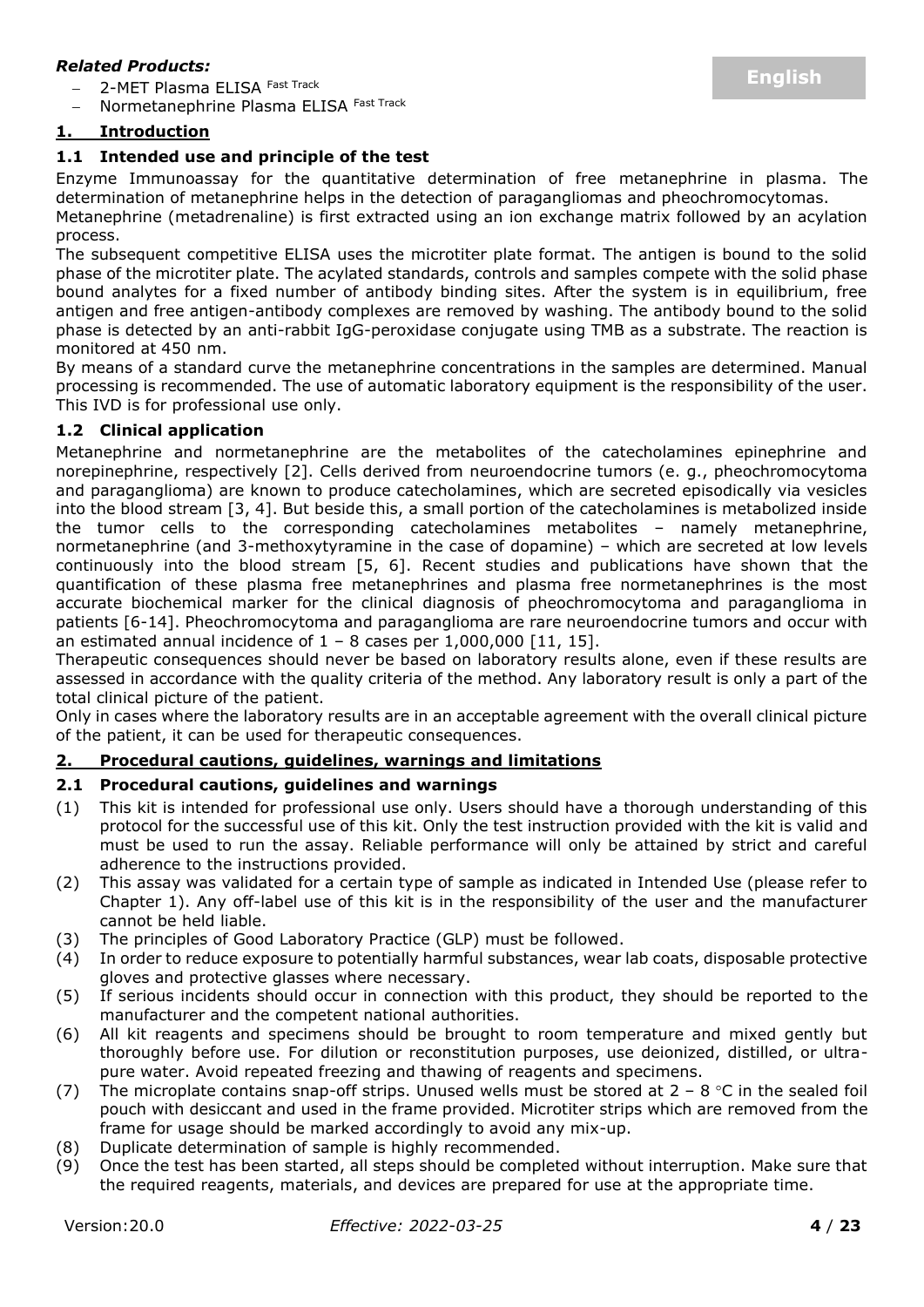- (10) Incubation times do influence the results. All wells should be handled in the same order and time intervals.
- (11) To avoid cross-contamination of reagents, use new disposable pipette tips for dispensing each reagent, sample, standard and control.
- (12) A standard curve must be established for each run.
- (13) The controls should be included in each run and fall within established confidence limits. The confidence limits are listed in the QC-Report provided with the kit.
- (14) Do not mix kit components with different lot numbers within a test and do not use reagents beyond expiry date as shown on the kit labels.
- (15) Avoid contact with Stop Solution containing 0.25 M H2SO4. It may cause skin irritation and burns. In case of contact with eyes or skin, rinse off immediately with water.
- (16) TMB substrate has an irritant effect on skin and mucosa. In case of possible contact, wash eyes with an abundant volume of water and skin with soap and abundant water.
- (17) For information about hazardous substances included in the kit please refer to Safety Data Sheet (SDS). The Safety Data Sheet for this product is made available directly on the website of the manufacturer or upon request.
- (18) Kit reagents must be regarded as hazardous waste and disposed of according to national regulations.
- (19) The expected reference values reported in this test instruction are only indicative. It is recommended that each laboratory establishes its own reference intervals.
- (20) In case of any severe damage to the test kit or components, the manufacturer has to be informed in writing, at the latest, one week after receiving the kit. Severely damaged single components must not be used for a test run. They must be stored properly until the manufacturer decides what to do with them. If it is decided that they are no longer suitable for measurements, they must be disposed of in accordance with national regulations.
- (21) Reagents of this kit which contain human serum or plasma have been tested and confirmed negative for HIV I/II, HBsAg and HCV by approved procedures. All reagents however, should be treated as potential biohazards in use and for disposal.
- (22) The results obtained with this test kit should not be taken as the sole reason for any therapeutic consequence but have to be correlated to other diagnostic tests and clinical observations.

## <span id="page-4-0"></span>**2.2 Limitations**

Any inappropriate handling of samples or modification of this test might influence the results.

Commercially available synthetic metanephrine is always a mixture of the D- and L-form. This has important implications if synthetic metanephrine is used to enrich native samples. The antibody used in this kit has a specific D- and L-form recognition rate. Please contact the manufacturer for details in case synthetic metanephrine was used to enrich native samples.

#### <span id="page-4-1"></span>**2.2.1 Interfering substances**

Samples containing precipitates or fibrin strands might cause inaccurate results.

Hemolytic samples (up to 0.5 mg/ml hemoglobin), icteric samples (up to 0.5 mg/ml bilirubin) and lipemic samples (up to 17 mg/ml triglycerides) have no influence on the assay results.

If the concentrations cannot be estimated and there are doubts as to whether the above limit values for hemolytic, icteric or lipemic samples are complied with, the samples should not be used in the assay.

## <span id="page-4-2"></span>**2.2.2 Drug interferences**

Medications like antihypertensive agents, antidepressants, antipsychotics, sympathomimetics and L-DOPA can influence plasma metanephrines levels. Caffeinated beverages, nicotine, and mood-enhancing drugs can also affect plasma metanephrines levels. In addition, stress and physical strain should be avoided shortly before sampling.

## <span id="page-4-3"></span>**2.2.3 High-Dose-Hook effect**

No hook effect was observed in this test.

## <span id="page-4-4"></span>**3. Storage and stability**

<span id="page-4-5"></span>Store kit and reagents at  $2 - 8$  °C until expiration date. Do not use components beyond the expiry date indicated on the kit labels. Once opened, the reagents are stable for 2 months when stored at  $2 - 8$  °C. Once the resealable pouch has been opened, care should be taken to close it tightly again including the desiccant.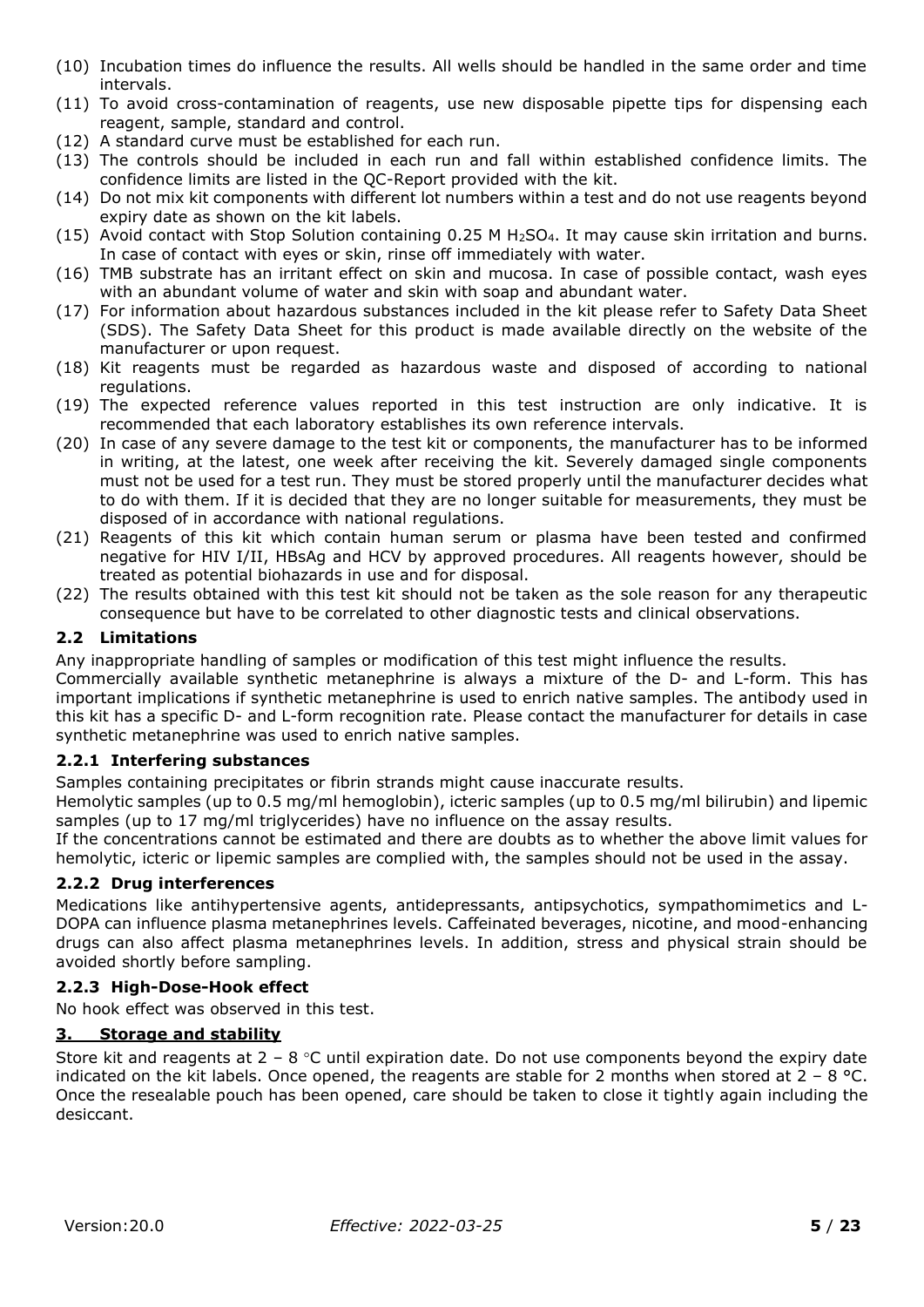# **4. Materials**

<span id="page-5-0"></span>

| 4.1 Contents of the kit    |                                                         |                                                                                      |  |  |  |  |
|----------------------------|---------------------------------------------------------|--------------------------------------------------------------------------------------|--|--|--|--|
| <b>BA D-0090</b>           | <b>FOILS</b><br><b>Adhesive Foil</b> - ready to use     |                                                                                      |  |  |  |  |
| Content:                   | Adhesive foils in a resealable pouch                    |                                                                                      |  |  |  |  |
| Volume:                    | $1 \times 4$ foils                                      |                                                                                      |  |  |  |  |
| <b>BA E-0030</b>           | <b>WASH-CONC 50x</b>                                    | Wash Buffer Concentrate - concentrated 50x                                           |  |  |  |  |
| Content:                   |                                                         | Buffer with a non-ionic detergent and physiological pH                               |  |  |  |  |
| Volume:                    | $1 \times 20$ ml/vial, purple cap                       |                                                                                      |  |  |  |  |
| <b>BA E-0040</b>           | <b>CONJUGAT</b>                                         | <b>Enzyme Conjugate</b> - ready to use                                               |  |  |  |  |
| Content:                   |                                                         | Goat anti-rabbit immunoglobulins conjugated with peroxidase                          |  |  |  |  |
| Volume:                    | $1 \times 12$ ml/vial, red cap                          |                                                                                      |  |  |  |  |
| Description:               | Species is goat                                         |                                                                                      |  |  |  |  |
| <b>BA E-0055</b>           | <b>SUBSTRATE</b>                                        | <b>Substrate</b> - ready to use                                                      |  |  |  |  |
| Content:                   | hydrogen peroxide                                       | Chromogenic substrate containing tetramethylbenzidine, substrate buffer and          |  |  |  |  |
| Volume:                    | $1 \times 12$ ml/vial, black cap                        |                                                                                      |  |  |  |  |
| <b>BA E-0080</b>           | <b>STOP-SOLN</b>                                        | <b>Stop Solution</b> - ready to use                                                  |  |  |  |  |
| Content:                   | 0.25 M sulfuric acid                                    |                                                                                      |  |  |  |  |
| Volume:                    | $1 \times 12$ ml/vial, grey cap                         |                                                                                      |  |  |  |  |
| Hazards<br>identification: |                                                         |                                                                                      |  |  |  |  |
|                            | H290 May be corrosive to metals.                        |                                                                                      |  |  |  |  |
| <b>BA E-0131</b>           | <b>U ADR MN</b>                                         | <b>Metanephrine Microtiter Strips - ready to use</b>                                 |  |  |  |  |
| Content:                   | desiccant                                               | 1 x 96 well (12x8) antigen precoated microwell plate in a resealable blue pouch with |  |  |  |  |
| <b>BA E-8110</b>           | <b>MN-AS</b>                                            | Metanephrine Antiserum - ready to use                                                |  |  |  |  |
| Content:                   | preservative, blue coloured                             | Rabbit anti-metanephrine antibody in buffer with proteins and non-mercury            |  |  |  |  |
| Volume:                    | $1 \times 6$ ml/vial, blue cap                          |                                                                                      |  |  |  |  |
| Description:               |                                                         | Species of antibody is rabbit, species of protein in buffer is bovine                |  |  |  |  |
| <b>BA E-8327</b>           | <b>ADJUST-BUFF</b>                                      | Adjustment Buffer - ready to use                                                     |  |  |  |  |
| Content:                   | Tris-Buffer                                             |                                                                                      |  |  |  |  |
| Volume:                    | $1 \times 10$ ml/vial, yellow cap                       |                                                                                      |  |  |  |  |
| <b>BA R-8312</b>           | <b>ACYL-CONC</b>                                        | Acylation Concentrate - concentrated                                                 |  |  |  |  |
| Content:                   | Acylation reagent in DMSO                               |                                                                                      |  |  |  |  |
| Volume:                    | $1 \times 1.5$ ml/vial, white cap                       |                                                                                      |  |  |  |  |
| Hazards<br>identification: |                                                         |                                                                                      |  |  |  |  |
|                            | H302 Harmful if swallowed.                              |                                                                                      |  |  |  |  |
|                            | H319 Causes serious eye irritation.                     |                                                                                      |  |  |  |  |
|                            | H335 May cause respiratory irritation.                  |                                                                                      |  |  |  |  |
| <b>BA R-8313</b>           | <b>ASSAY-BUFF</b><br><b>Assay Buffer</b> - ready to use |                                                                                      |  |  |  |  |
| Content:                   | 25% organic solvent                                     |                                                                                      |  |  |  |  |
| Volume:                    | $1 \times 30$ ml/vial, orange cap                       |                                                                                      |  |  |  |  |
| <b>BA R-8318</b>           | <b>EXTRACT-PLATE 96</b>                                 | <b>Extraction Plate - ready to use</b>                                               |  |  |  |  |
| Content:                   |                                                         | 1 x 96 well plate, precoated with ion-exchanger in a resealable pouch                |  |  |  |  |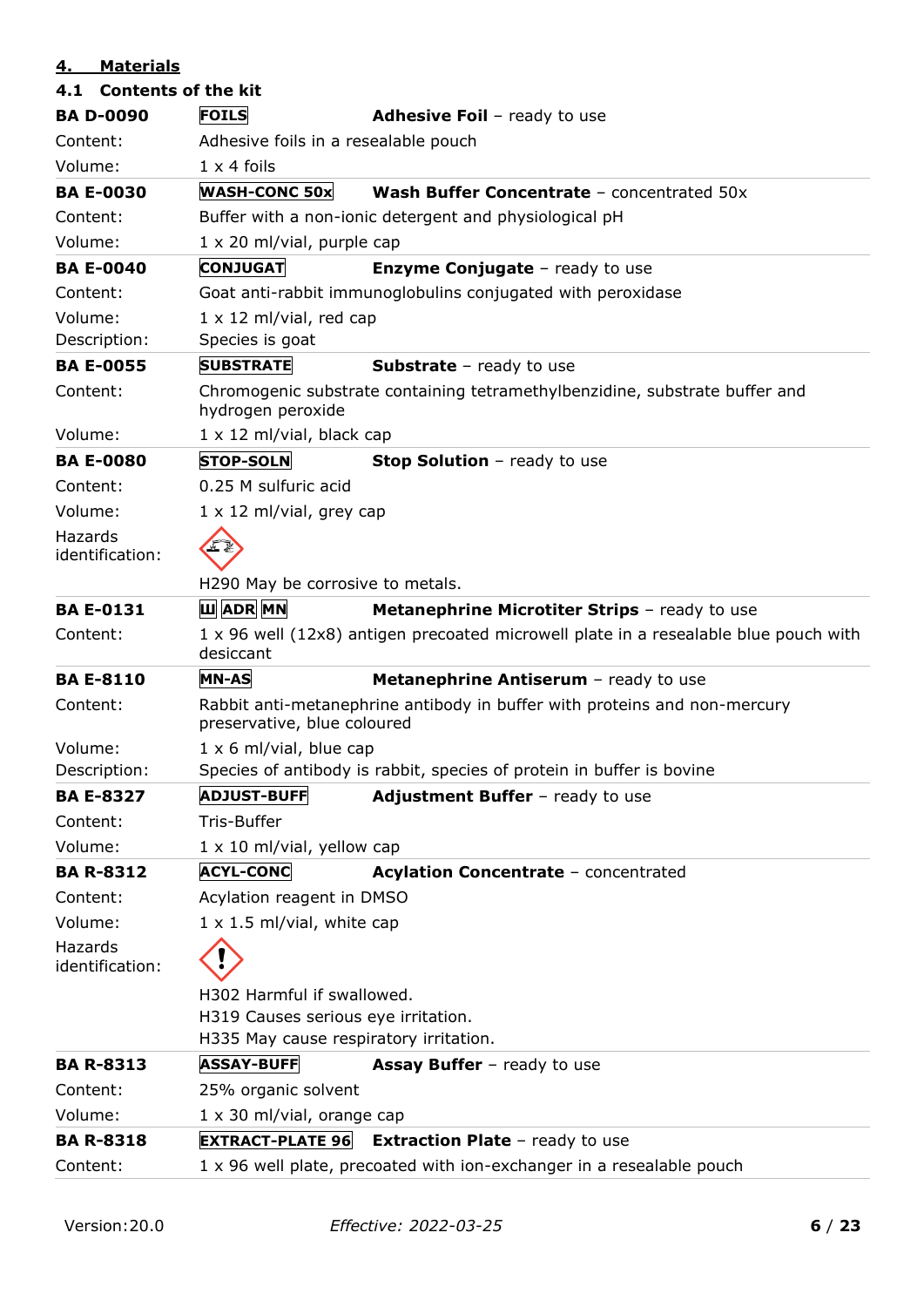| <b>BA R-8325</b> | <b>CLEAN-CONC 25X</b>                             | <b>Cleaning Concentrate - concentrated 25x</b> |  |  |  |  |  |
|------------------|---------------------------------------------------|------------------------------------------------|--|--|--|--|--|
| Content:         |                                                   | Buffer with sodium acetate                     |  |  |  |  |  |
| Volume:          | $1 \times 20$ ml/vial, brown cap                  |                                                |  |  |  |  |  |
| <b>BA R-8326</b> | <b>ELUTION-BUFF</b>                               | <b>Elution Buffer</b> - ready to use           |  |  |  |  |  |
| Content:         |                                                   | 0.1 M sodium hydroxide, dark purple coloured   |  |  |  |  |  |
| Volume:          | $1 \times 14$ ml/vial, green cap                  |                                                |  |  |  |  |  |
| <b>BA R-8828</b> | <b>EQUA-REAG</b>                                  | <b>Equalizing Reagent</b> - ready to use       |  |  |  |  |  |
| Content:         | Human serum, negative for HIV I/II, HBsAg and HCV |                                                |  |  |  |  |  |
| Volume:          | $1 \times 14$ ml/vial, white cap                  |                                                |  |  |  |  |  |
| Description:     | Species is human                                  |                                                |  |  |  |  |  |

## <span id="page-6-0"></span>**4.2 Calibration and Controls**

**Standards and Controls** - ready to use

| Cat. no.         | <b>Component</b>  | Colour/<br>Cap | Concentration<br>[pg/ml]<br><b>MN</b> | Concentration<br>[pmol/l]<br><b>MN</b> | Volume/<br><b>Vial</b> |
|------------------|-------------------|----------------|---------------------------------------|----------------------------------------|------------------------|
| <b>BA E-8301</b> | <b>STANDARD A</b> | white          | 0                                     | 0                                      | 4 ml                   |
| <b>BA E-8302</b> | <b>STANDARD B</b> | yellow         | 36                                    | 183                                    | 4 ml                   |
| <b>BA E-8303</b> | <b>STANDARD C</b> | orange         | 120                                   | 608                                    | 4 ml                   |
| <b>BA E-8304</b> | <b>STANDARD D</b> | blue           | 360                                   | 1825                                   | $4 \text{ ml}$         |
| <b>BA E-8305</b> | <b>STANDARD E</b> | grey           | 1200                                  | 6084                                   | 4 ml                   |
| <b>BA E-8306</b> | <b>STANDARD F</b> | black          | 3600                                  | 18252                                  | 4 ml                   |
| <b>BA E-8351</b> | <b>CONTROL 1</b>  | green          | Refer to QC-Report for expected value |                                        | 4 ml                   |
| <b>BA E-8352</b> | <b>CONTROL 2</b>  | red            | and acceptable range!                 |                                        | 4 ml                   |

Conversion: metanephrine  $\lceil pq/ml \rceil \times 5.07$  = metanephrine  $\lceil pmol/l \rceil$ 

Content: Acidic buffer with non-mercury stabilizer, spiked with a defined quantity of metanephrine.

## <span id="page-6-1"></span>**4.3 Additional materials required but not provided in the kit**

- − Absorbent material (paper towel)
- − Water (deionized, distilled, or ultra-pure)

## <span id="page-6-2"></span>**4.4 Additional equipment required but not provided in the kit**

- − Calibrated precision pipettes to dispense volumes between 20 350 µl; 3 ml
- − Microtiter plate washing device (manual, semi-automated or automated)
- − ELISA reader capable of reading absorbance at 450 nm and if possible 620 650 nm
- − Microtiter plate shaker (shaking amplitude 3 mm; approx. 600 rpm)
- − Vortex mixer

## <span id="page-6-3"></span>**5. Sample collection and storage**

#### **EDTA- or Heparin-Plasma**

Whole blood should be collected into centrifuge tubes (Monovette or Vacuette) containing EDTA or heparin as anti-coagulant and centrifuged (according to manufacturer's instructions) immediately after collection. When in doubt, it is recommended that hemolytic, icteric, and lipemic samples not be used in the assay (see 2.2.1).

Storage: up to 3 days at  $2 - 8$  °C, for longer period (up to 6 months) at -20 °C. Repeated freezing and thawing should be avoided.

## <span id="page-6-4"></span>**6. Test procedure**

Allow all reagents and samples to reach room temperature and mix thoroughly by gentle inversion before use. Number the Extraction Plate and microwell plates (Microtiter Strips which are removed from the frame for usage should be marked accordingly to avoid any mix-up). Duplicate determinations are recommended.

The binding of the antisera and of the enzyme conjugate and the activity of the enzyme are temperature dependent. The higher the temperature, the higher the absorption values will be. Varying incubation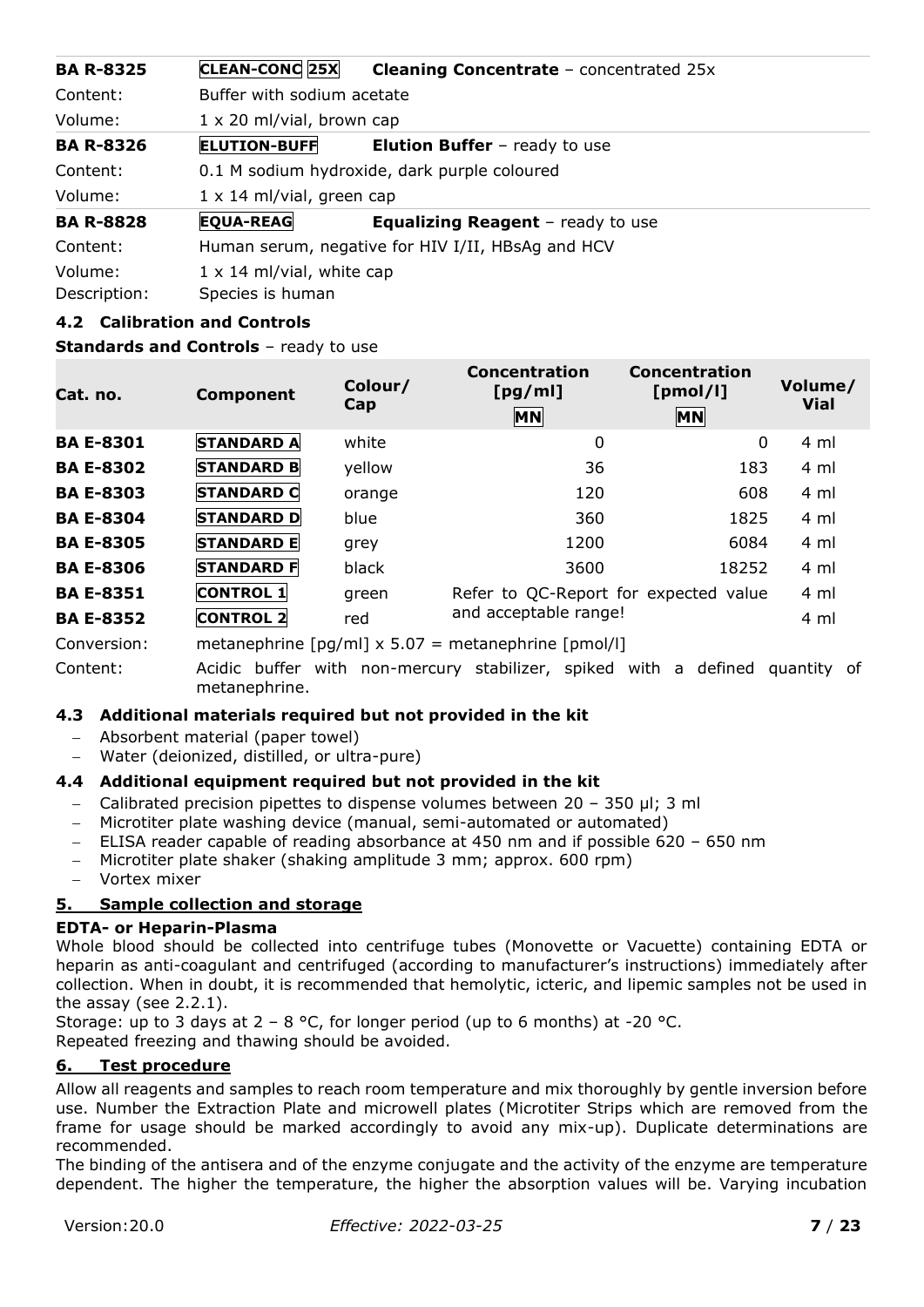times will have similar influences on the absorbance. The optimal temperature during the Enzyme Immunoassay is between 20 – 25 °C.

If the product is prepared in parts, unused wells in Reaction and Extraction Plates should be covered to avoid contamination. After preparation, the used wells must be labeled to prevent double use.

During the overnight incubation at  $2 - 8$  °C with the antiserum, the temperature should be uniform all over the ELISA plate to avoid any drift and edge-effect.

 $\mathbin{\perp\!\!\!\perp}$ The use of a microtiter plate shaker with the following specifications is mandatory: shaking amplitude *3 mm; approx. 600 rpm. Shaking with differing settings might influence the results.*

## <span id="page-7-0"></span>**6.1 Preparation of reagents and further notes**

## **Wash Buffer**

Dilute the 20 ml Wash Buffer Concentrate **WASH-CONC 50X** with water to a final volume of 1000 ml. Storage: 2 months at 2 – 8 °C

## **Cleaning Buffer**

Dilute the 20 ml Cleaning Concentrate **CLEAN-CONC 25X** with water to a final volume of 500 ml. Storage: 2 months at 2 – 8 °C

## **Acylation Solution**

As the Acylation Solution is only **stable for a maximum of 3 minutes,** it should not be prepared before starting the assay. Therefore, its preparation is described in the protocol in chapter 6.3, step 3. Discard after use!

## **Metanephrine Microtiter Strips**

In rare cases residues of the blocking and stabilizing reagent can be seen in the wells as small, white dots or lines. These residues do not influence the quality of the product.

## **Extraction Plate**

In rare cases residues of the cation exchanger can be seen in the wells as small, black dots or lines. These residues do not influence the quality of the product.

#### <span id="page-7-1"></span>**6.2 Preparation of samples – Extraction**

The following extraction procedure can be run with 200 µl or 250 µl of plasma sample.

The procedure for 250 µl plasma is highlighted in grey and italicised and may be used in case higher supernatant volumes for pipetting to the subsequent ELISA are preferred.

The ELISA procedure itself is not affected by this alternative protocol.

- **1.** Pipette **20 µl** of **standards** and **controls** into the respective wells of the **EXTRACT-PLATE 96.** *Alternatively pipette 25 µl of standards and controls.*
- **2.** Add **20 µl STANDARD A** to all wells intended for the **plasma samples**.

## *Alternatively add 25 µl* **STANDARD A***.*

**3.** Add **200 μl** of **EQUA-REAG** to the wells with **standards and controls.**

## *Alternatively add 250 µl of* **EQUA-REAG**.

**4.** Pipette **200 μl** of **plasma samples** to the respective wells.

## *Alternatively pipette 250 µl of plasma samples.*

- **5.** Incubate plate **for 2 h** at **RT** (20 25 °C) on a **shaker** (approx. 600 rpm).
- **6.** Empty plate and blot dry by tapping the inverted plate on absorbent material.
- **7.** Pipette **250 µl** of **ASSAY-BUFF** into all wells. Incubate the plate for **5 min** at **RT** (20 25 °C) on a **shaker** (approx. 600 rpm). Empty plate and blot dry by tapping the inverted plate on absorbent material.
- **8.** Wash the plate **3 times** by adding **350 µl** of **Cleaning Buffer**, **discarding** the content and **blotting dry each time** by tapping the inverted plate on absorbent material.

## **9.** Pipette **100 µl** of **ELUTION-BUFF** into all wells.

## *Alternatively pipette 125 µl of* **ELUTION-BUFF.**

*Please note: the colour changes caused by the elution buffer can vary between standards and samples.*

**10.** Cover plate with **FOIL**. Incubate **15 min** at **RT** (20 – 25 °C) on a **shaker** (approx. 600 rpm). Remove the **FOIL**.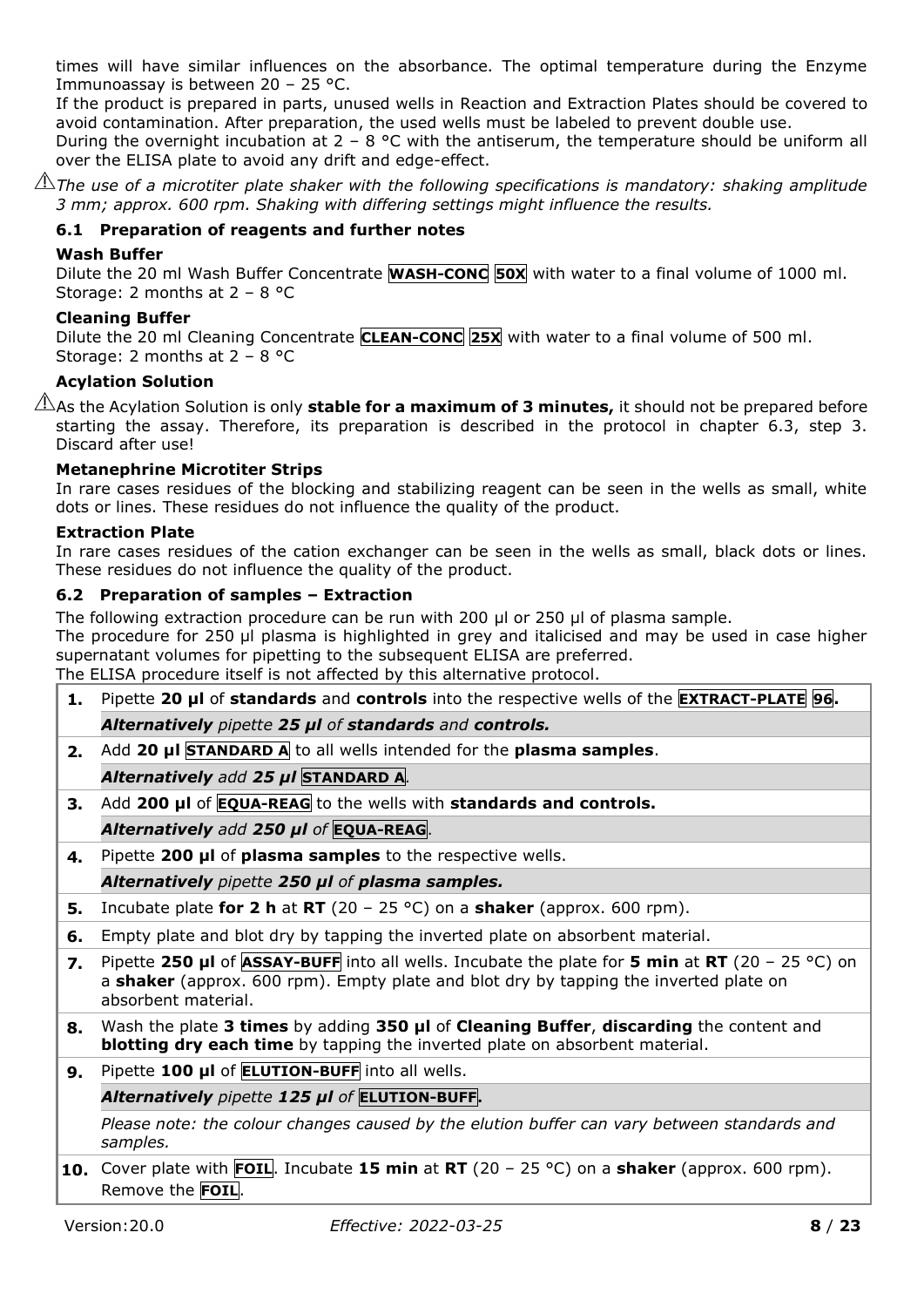#### *Do not decant the supernatant thereafter!*  $\triangle$ The following volume of the supernatant is needed for the subsequent ELISA:

## **Metanephrine 50 µl**

## <span id="page-8-0"></span>**6.3 Metanephrine ELISA**

- **1.** Pipette **25 µl** of **ADJUST-BUFF** into all wells of the **Metanephrine Microtiter Strips Ш ADR MN**.
- **2.** Pipette **50 µl** of the extracted **standards, controls and samples** into the respective wells. *Please hold the Extraction Plate at a slight angle in order to facilitate this pipetting step.*
- **3.** Preparation of **Acylation Solution**: Pipette **80 µl ACYL-CONC** to **3 ml water** and mix thoroughly.
- **4.** Pipette **25 µl** of the freshly prepared **Acylation Solution** into all wells.
- **5.** Incubate for **15 min** at **RT** (20 25 °C) on a **shaker** (approx. 600 rpm).
- **6.** Pipette **50 µl** of the **Metanephrine Antiserum MN-AS** into all wells.
- **7.** Cover the plate with **FOIL**, shake for **1 min** at **RT** (20 25 °C) on a **shaker** and incubate for **15 – 20 h** (overnight) at **2 – 8 °C** without shaking.
- **8.** Remove the foil. Discard or aspirate the contents of the wells. Wash the plate **4 times** by adding **300 µl** of **Wash Buffer, discarding** the content and **blotting dry each time** by tapping the inverted plate on absorbent material.

**9.** Pipette **100 µl** of the **CONJUGATE** into all wells.

**10.** Incubate for **30 min** at **RT** (20 – 25 °C) on a **shaker** (approx. 600 rpm).

- **11.** Discard or aspirate the contents of the wells. Wash the plate **4 times** by adding **300 µl** of **Wash Buffer, discarding** the content and **blotting dry each time** by tapping the inverted plate on absorbent material.
- **12.** Pipette **100 µl** of the **SUBSTRATE** into all wells and incubate for **20 – 30 min** at **RT** (20 25 °C) on a **shaker** (approx. 600 rpm). *Avoid exposure to direct sunlight!*
- **13.** Add **100 µl** of the **STOP-SOLN** to all wells and shake the microtiter plate shortly.
- **14. Read** the absorbance of the solution in the wells within 10 min, using a microplate reader set to **450 nm** (if available a reference wavelength between 620 nm and 650 nm is recommended).

## <span id="page-8-1"></span>**7. Calculation of results**

|                        | Metanephrine        |
|------------------------|---------------------|
| <b>Measuring range</b> | $15.1 - 3600$ pg/ml |

The standard curve is obtained by plotting the absorbance readings (calculate the mean absorbance) of the standards (linear, y-axis) against the corresponding standard concentrations (logarithmic, x-axis) using a concentration of 0.001 pg/ml for Standard A (this alignment is mandatory because of the logarithmic presentation of the data).

Use non-linear regression for curve fitting (e. g. 4-parameter, marquardt).

*This assay is a competitive assay. This means: the OD-values are decreasing with increasing concentrations of the analyte. OD-values found below the standard curve correspond to high concentrations of the analyte in the sample and have to be reported as being positive.*

The concentrations of the **samples and controls** can be read directly from the standard curve.

Samples found with concentrations higher than the highest standard (Standard F) should be diluted accordingly with the included Equalizing Reagent **EQUA-REAG** and have to be re-assayed.

## **Conversion:**

<span id="page-8-2"></span>metanephrine  $\lceil$ pg/ml] x 5.07 = metanephrine  $\lceil$ pmol/l]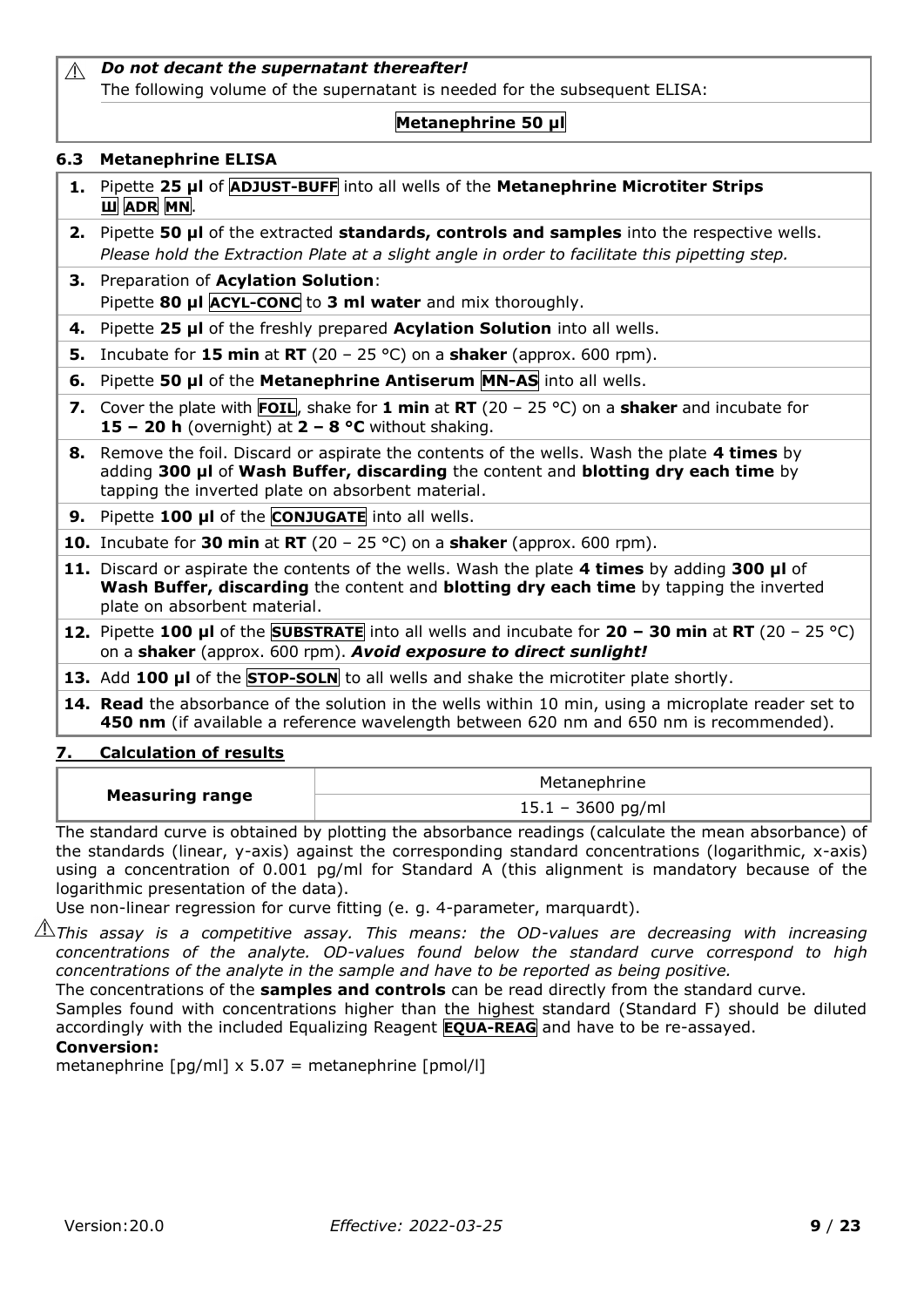## **7.1 Expected reference value**

The expected reference values indicated below are based on method comparison studies to LC-MS/MS [3] with blood samples taken in the sitting position.

|                                | Metanephrine       |
|--------------------------------|--------------------|
| expected reference value (ULN) | $< 100$ pg/ml      |
| typical pathological range     | up to $3534$ pg/ml |

For the interpretation of the results, a grey area has to be considered. This grey area does not depend on the methodology used and is reflected in a slight to mediate increase in metanephrine and normetanephrine up to 4 times the upper cut-off (Eisenhofer et al. 2003). Approx. 20% of the tumors are found in this grey area, especially in the case of the Hereditary Syndrome, incidental tumors and in sporadic cases of pheochromocytomas with a diameter less than 1 cm.

In case of a result in the grey area, it is recommended to collect a new sample together with an anamnesis concerning especially influences like the medication and age of the patient.

#### <span id="page-9-0"></span>**7.2 Typical standard curve**

*Example, do not use for calculation!* 



#### <span id="page-9-1"></span>**8. Controls**

The confidence limits of the kit controls are indicated on the QC-Report.

It is recommended to use control samples according to national regulations. Use controls at both normal and pathological levels. Control samples should fall within established confidence limits (please refer to limitations chapter 2.2).

#### <span id="page-9-2"></span>**9. Assay characteristics**

#### <span id="page-9-3"></span>**9.1 Performance data**

| <b>Analytical Sensitivity</b> |              |  |  |  |
|-------------------------------|--------------|--|--|--|
|                               | Metanephrine |  |  |  |
| Limit of Blank (LOB)          | $9.9$ pg/ml  |  |  |  |
| Limit of Detection (LOD)      | $14.9$ pg/ml |  |  |  |
| Limit of Quantification (LOQ) | $15.1$ pg/ml |  |  |  |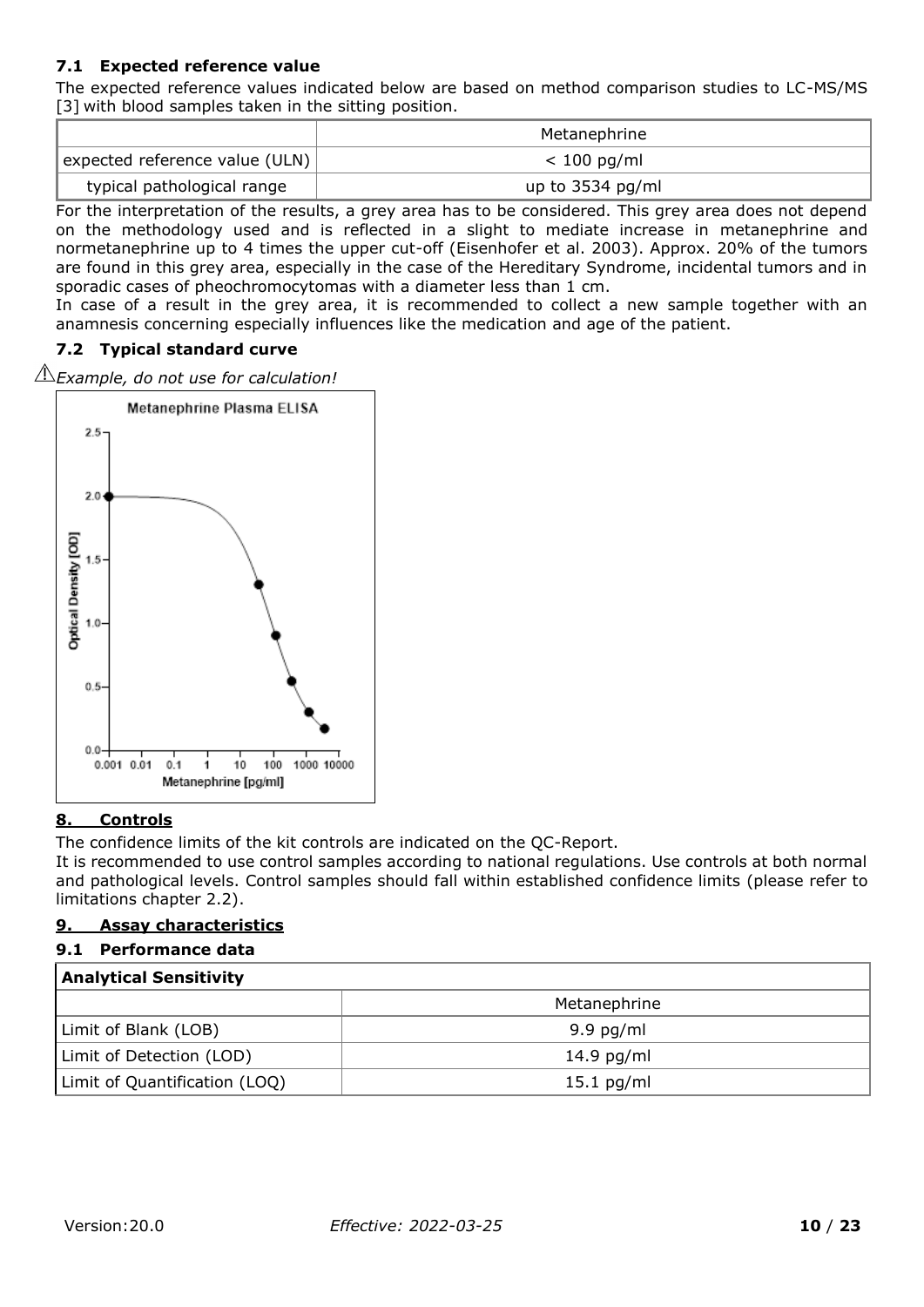| <b>Analytical Specificity (Cross Reactivity)</b> |                             |  |  |  |  |
|--------------------------------------------------|-----------------------------|--|--|--|--|
|                                                  | <b>Cross Reactivity [%]</b> |  |  |  |  |
| <b>Substance</b>                                 | Metanephrine                |  |  |  |  |
| Metanephrine                                     | 100                         |  |  |  |  |
| Normetanephrine                                  | 0.05                        |  |  |  |  |
| 3-Methoxytyramin                                 | ${}< 0.01$                  |  |  |  |  |
| Adrenaline                                       | < 0.01                      |  |  |  |  |
| Noradrenaline                                    | < 0.01                      |  |  |  |  |
| Dopamin                                          | < 0.01                      |  |  |  |  |
| Vanillic mandelic acid                           | ${}< 0.01$                  |  |  |  |  |
| Homovanillic acid                                | < 0.01                      |  |  |  |  |
| L-DOPA                                           | ${}< 0.01$                  |  |  |  |  |
| L-Tyrosin                                        | < 0.01                      |  |  |  |  |
| Tyramine                                         | ${}< 0.01$                  |  |  |  |  |
| Acetaminophen                                    | < 0.01                      |  |  |  |  |

| Precision                                  |                                           |                                 |        |                                   |                                |                |                            |                 |  |
|--------------------------------------------|-------------------------------------------|---------------------------------|--------|-----------------------------------|--------------------------------|----------------|----------------------------|-----------------|--|
| Intra-Assay                                |                                           |                                 |        |                                   | <b>Inter-Assay</b>             |                |                            |                 |  |
|                                            | Sample                                    | Mean<br>[pg/ml]                 | CV [%] |                                   |                                | Sample         | Mean<br>[pg/ml]            | CV [%]          |  |
| Metanephrine                               | 1                                         | 66.3                            | 11.4   |                                   | Metanephrine                   | $\mathbf 1$    | 67.8                       | 17.6            |  |
|                                            | $\overline{2}$                            | 122                             | 13.5   |                                   |                                | $\overline{2}$ | 134                        | 12.7            |  |
|                                            | 3                                         | 308                             | 10.6   |                                   |                                | 3              | 319                        | 11.0            |  |
|                                            | $\overline{4}$                            | 783                             | 9.2    |                                   |                                | 4              | 847                        | 7.5             |  |
| Lot-to-Lot                                 |                                           |                                 |        |                                   |                                |                |                            |                 |  |
|                                            |                                           | Sample                          |        |                                   | Mean $\pm$ SD [pg/ml]          |                | CV [%]                     |                 |  |
| Metanephrine                               |                                           | 1                               |        |                                   | $97.7 \pm 16.5$                |                | 16.9                       |                 |  |
| $(n=6)$                                    |                                           | 2                               |        |                                   | $870 \pm 117$                  |                |                            | 13.5            |  |
| <b>Recovery</b>                            |                                           |                                 |        |                                   |                                |                |                            |                 |  |
|                                            | Range [pg/ml]                             |                                 |        |                                   | Mean [%]                       |                | Range [%]                  |                 |  |
| Metanephrine                               | $33.0 - 2928$                             |                                 |        | 88                                |                                |                | $80 - 99$                  |                 |  |
| <b>Linearity</b>                           |                                           |                                 |        |                                   |                                |                |                            |                 |  |
|                                            | Serial dilution up to                     |                                 |        |                                   | Mean [%]                       |                | Range [%]                  |                 |  |
| Metanephrine                               |                                           | 1:64                            |        |                                   | 107                            |                | $101 - 124$                |                 |  |
| Method Comparison: ELISA vs. LC-MS/MS [14] |                                           |                                 |        |                                   |                                |                |                            |                 |  |
| Metanephrine                               | $y = 0.91x + 1.8$ ; $r^2 = 0.96$ ; n = 46 |                                 |        |                                   |                                |                |                            |                 |  |
| Diagnostic Performance [3]*                |                                           |                                 |        |                                   |                                |                |                            |                 |  |
|                                            |                                           | Diagnostic                      |        | Diagnostic<br>Positive Predictive |                                |                | <b>Negative Predictive</b> |                 |  |
|                                            |                                           | Specificity [%]                 |        | Sensitivity [%]                   | Value (PPV) [%]                |                |                            | Value (NPV) [%] |  |
|                                            |                                           | 96                              |        | 45                                |                                | 79             |                            | 84              |  |
| Metanephrine                               |                                           | Positive Likelihood Ratio (LR+) |        |                                   | Negative Likelihood Ratio(LR-) |                |                            |                 |  |
|                                            | 11.25<br>0.57                             |                                 |        |                                   |                                |                |                            |                 |  |

\*The determination of both metanephrine and normetanephrine, using the 2-MET Plasma ELISA Fast Track KAPL10-1400, results in a better diagnostic performance (diagnostic sensitivity 100% and diagnostic specificity 96%).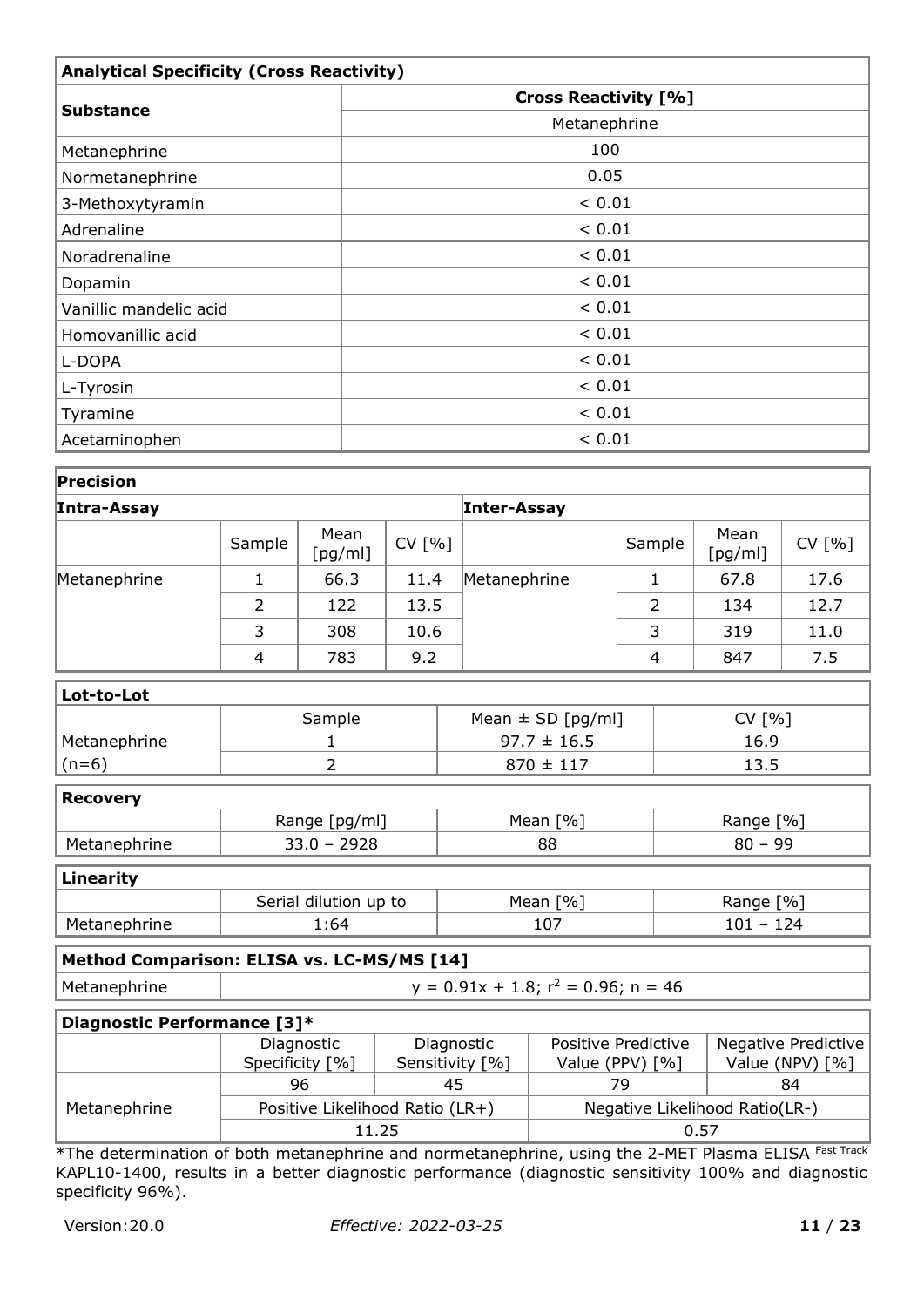#### <span id="page-11-0"></span>**9.2 Metrological Traceability**

The values assigned to the standards and controls of the Metanephrine Plasma ELISA Fast Track are traceable to SI Units by calibrated weighing with quality-controlled analyte.

| <b>Standards and Controls</b> |                                                            |  |  |  |  |
|-------------------------------|------------------------------------------------------------|--|--|--|--|
|                               | Uncertainty [%]                                            |  |  |  |  |
| Metanephrine                  | 2.0                                                        |  |  |  |  |
| 2-MET Plasma ELISA Fast Track |                                                            |  |  |  |  |
|                               | Expanded Uncertainty $\lceil \% \rceil$ k = 2 <sup>*</sup> |  |  |  |  |
| Metanephrine                  | 25.7                                                       |  |  |  |  |

\*This defines an interval about the measured result that will include the true value with a probability of 95%.

#### <span id="page-11-1"></span>**10. References/Literature**

- 1. Manz, B., et al., Development of enantioselective immunoassays for free plasma metanephrines. Ann N Y Acad Sci, 2004. 1018: p. 582-7.
- 2. Lee, S.M., et al., Development and validation of liquid chromatography-tandem mass spectrometry method for quantification of plasma metanephrines for differential diagnosis of adrenal incidentaloma. Ann Lab Med, 2015. 35(5): p. 519-22.
- 3. Peaston, R.T., et al., Performance of plasma free metanephrines measured by liquid chromatography-tandem mass spectrometry in the diagnosis of pheochromocytoma. Clin Chim Acta, 2010. 411(7-8): p. 546-52.
- 4. de Jong, W.H., et al., Dietary influences on plasma and urinary metanephrines: implications for diagnosis of catecholamine-producing tumors. J Clin Endocrinol Metab, 2009. 94(8): p. 2841-9.
- 5. Boot, C., et al., Single-centre study of the diagnostic performance of plasma metanephrines with seated sampling for the diagnosis of phaeochromocytoma/paraganglioma. Ann Clin Biochem, 2017. 54(1): p. 143- 148.
- 6. Shen, Y., et al., A simple and robust liquid chromatography tandem mass spectrometry assay for determination of plasma free metanephrines and its application to routine clinical testing for diagnosis of pheochromocytoma. Biomed Chromatogr, 2019. 33(10): p. e4622.
- 7. Anas, S.S. and S.D. Vasikaran, An audit of management of patients with borderline increased plasma-free metanephrines. Ann Clin Biochem, 2010. 47(Pt 6): p. 554-8.
- 8. Eisenhofer, G., et al., Plasma metanephrines in renal failure. Kidney Int, 2005. 67(2): p. 668-77.
- 9. Eisenhofer, G., et al., Pheochromocytoma catecholamine phenotypes and prediction of tumor size and location by use of plasma free metanephrines. Clin Chem, 2005. 51(4): p. 735-44.
- 10. Eisenhofer, G., et al., Biochemical Diagnosis of Chromaffin Cell Tumors in Patients at High and Low Risk of Disease: Plasma versus Urinary Free or Deconjugated O-Methylated Catecholamine Metabolites. Clin Chem, 2018. 64(11): p. 1646-1656.
- 11. Grouzmann, E., et al., Diagnostic accuracy of free and total metanephrines in plasma and fractionated metanephrines in urine of patients with pheochromocytoma. Eur J Endocrinol, 2010. 162(5): p. 951-60.
- 12. Pussard, E., A. Chaouch, and T. Said, Radioimmunoassay of free plasma metanephrines for the diagnosis of catecholamine-producing tumors. Clin Chem Lab Med, 2014. 52(3): p. 437-44.
- 13. Unger, N., et al., The value of immunoassays for metanephrines in the biochemical diagnosis of pheochromocytomas. Horm Metab Res, 2009. 41(9): p. 676-9.
- 14. de Jong, W.H., et al., Plasma free metanephrine measurement using automated online solid-phase extraction HPLC tandem mass spectrometry. Clin Chem, 2007. 53(9): p. 1684-93.
- 15. Mullins, F., et al., Enzyme-linked immunoassay for plasma-free metanephrines in the biochemical diagnosis of phaeochromocytoma in adults is not ideal. Clin Chem Lab Med, 2011. 50(1): p. 105-10.

<span id="page-11-2"></span>For updated literature or any other information please contact your local supplier.

The summary of safety and performance according to article 29 of regulation (EU) 2017/746 can be downloaded from the website [of](http://www.ldn.de/) DIAsource ImmunoAssays.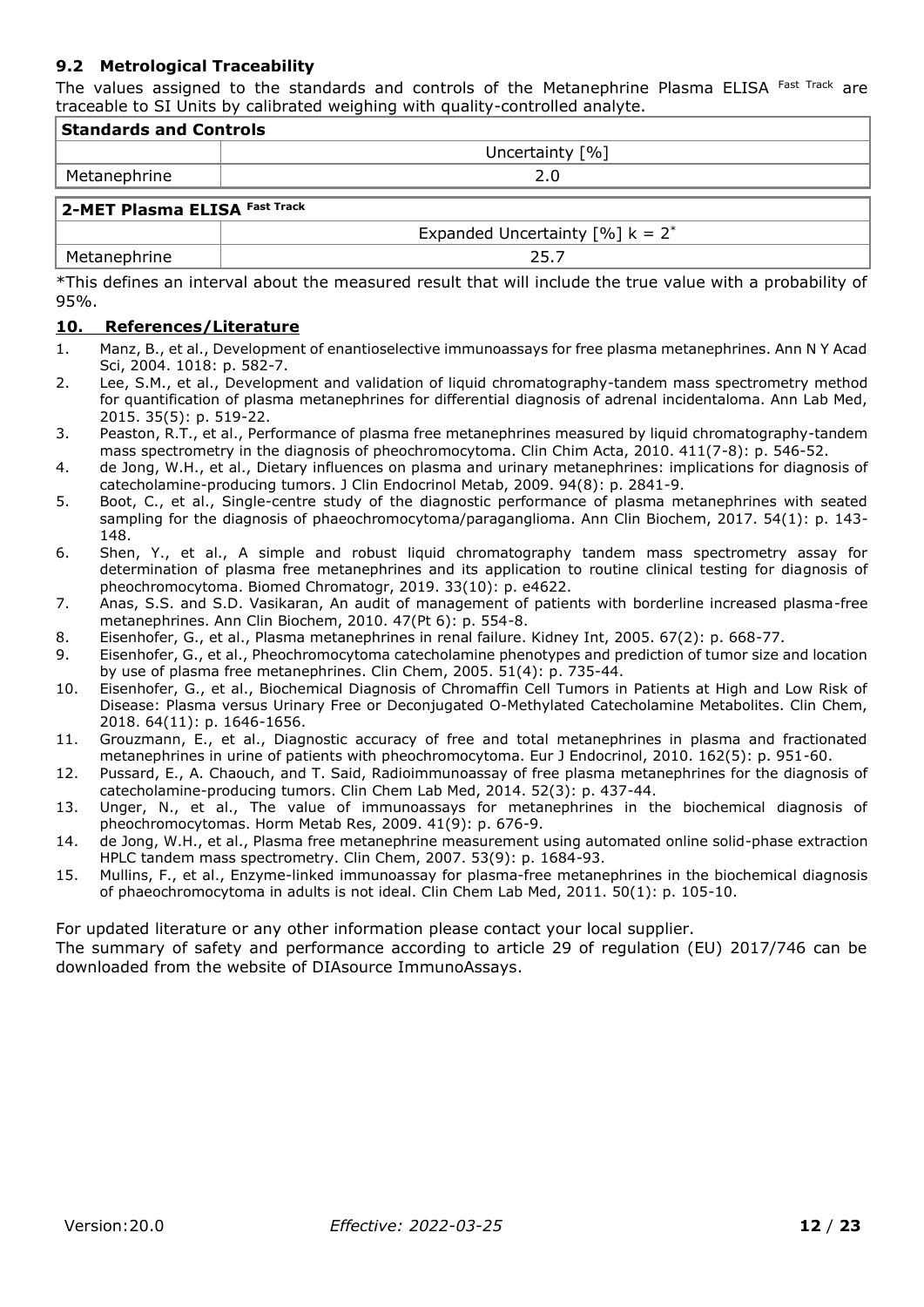## **11. Changes**

| <b>Version</b> | <b>Release Date</b> | <b>Chapter</b> | <b>Change</b>                                                                                                                                                                                                                                                                                                                                                                                                                                                                                                                                    |
|----------------|---------------------|----------------|--------------------------------------------------------------------------------------------------------------------------------------------------------------------------------------------------------------------------------------------------------------------------------------------------------------------------------------------------------------------------------------------------------------------------------------------------------------------------------------------------------------------------------------------------|
| 20.0           | 2022-03-25          | All            | - The alternative version, 2 h at RT incubation with<br>antiserum, was removed<br>- The IFU was revised according to the IVDR<br>regulations (EU) 2017/746<br>- Sample stability (chapter 5) changed<br>- Expected reference value (ULN) changed (chapter<br>7.1)<br>- Typical pathological range was added (Chapter<br>7.1)<br>- LOB, Lot to Lot and diagnostic performance were<br>added to the assay characteristics (chapter 9.1)<br>- Metrological traceability was added (chapter 9.2)<br>- References/Literature was updated (chapter 10) |

#### **Symbols:**

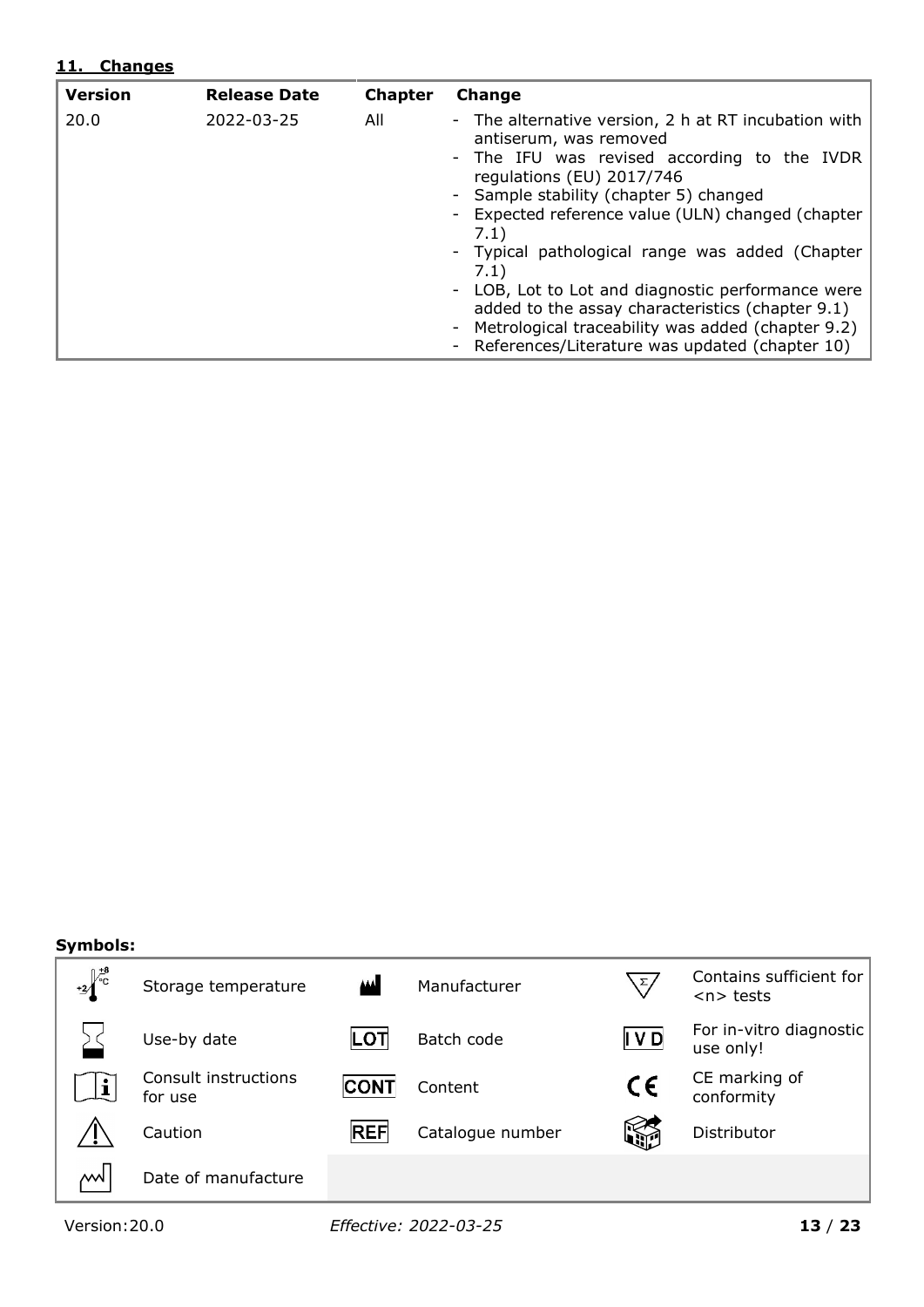## *Zugehörige Produkte:*

2-MET Plasma ELISA Fast Track

Normetanephrine Plasma ELISA Fast Track

## <span id="page-13-0"></span>**1. Einleitung**

#### <span id="page-13-1"></span>**1.1 Verwendungszweck und Testprinzip**

Enzymimmunoassay zur quantitativen Bestimmung von freiem Metanephrin in Plasma. Die Bestimmung von Metanephrin hilft bei der Erkennung von Paragangliomen und Phäochromozytomen.

Metanephrin (Metadrenalin) wird mittels eines Ionenaustauschergels extrahiert und danach acyliert.

Der sich anschließende kompetitive ELISA basiert auf dem Mikrotiterplattenformat. Das Antigen ist an eine feste Phase auf der Mikrotiterplatte gebunden. Die acylierten Standards, Kontrollen und Proben und die an die Festphase gebundenen Antigene konkurrieren um die vorhandenen Bindungsstellen der Antikörper. Nachdem das System im Gleichgewicht ist, werden die freien Antigene und die freien Antigen-Antikörper Komplexe durch Waschen entfernt. Der an der festen Phase gebundene Antigen-Antikörper Komplex wird mit einem Peroxidase-markierten anti-Kaninchen Antikörper gebunden und mit TMB als Substrat durch eine Farbreaktion nachgewiesen. Die Reaktion wird bei 450 nm gemessen.

Die Konzentrationen der unbekannten Proben werden mit Hilfe einer Standardkurve und Abgleich der gemessenen Absorption ermittelt. Die manuelle Abarbeitung wird empfohlen. Der Einsatz von Laborautomaten liegt in der Verantwortung des Anwenders. Dieses IVD ist nur für den professionellen Gebrauch bestimmt.

#### <span id="page-13-2"></span>**1.2 Klinische Anwendung**

Metanephrin und Normetanephrin sind Metaboliten der Katecholamine Adrenalin und Noradrenalin [2]. Neuroendokrine Tumorzellen wie z. B. das Phäochromozytom und Paragangliom produzieren und sekretieren episodisch Katecholamine über Vesikel in den Blutstrom [3, 4]. Ein kleiner Teil der Katecholamine wird zudem in den Tumorzellen zu den jeweiligen Katecholaminmetaboliten – nämlich Metanephrin, Normetanephrin (und 3-Methoxytyramin im Falle von Dopamin) – umgewandelt, welche in kleiner Konzentration fortlaufend in den Blutstrom sezerniert werden [5, 6]. Aktuelle Studien und Publikationen zeigen, dass die Quantifizierung der freien Metanephrine sowie der freien Normetanephrine in Plasma klinisch relevante biochemische Marker für die Diagnose von Phäochromozytomen und Paragangliomen sind [6-14]. Phäochromozytome und Paragangliome sind seltene neuroendokrine Tumore und treten mit einer geschätzten jährlichen Inzidenz von 1 – 8 Fällen pro 1 000 000 Einwohner auf [11, 15].

Therapeutische Konsequenzen dürfen niemals allein auf Grund von Laborwerten herangezogen werden, auch wenn diese Werte in Übereinstimmung mit den Qualitätskriterien der Methode beurteilt werden. Jedes Laborergebnis trägt immer nur zu einem Teil des klinischen Bildes bei.

Nur wenn die Laborergebnisse in akzeptabler Übereinstimmung mit dem klinischen Gesamtbild stehen, dürfen daraus therapeutische Konsequenzen abgeleitet werden.

## <span id="page-13-3"></span>**2. Verfahrenshinweise, Richtlinien, Warnungen und Anwendungsgrenzen**

#### <span id="page-13-4"></span>**2.1 Verfahrenshinweise, Richtlinien und Warnungen**

- (1) Dieses Kit ist nur für den professionellen Gebrauch bestimmt. Für eine erfolgreiche Anwendung dieses Kits benötigen die Anwender ein umfassendes Verständnis dieses Protokolls. Einzig die im Kit enthaltene Gebrauchsanweisung ist gültig und bei der Durchführung des Assays zu verwenden. Für eine zuverlässige Leistung müssen die mitgelieferten Anweisungen genau und sorgfältig befolgt werden.
- (2) Dieser Assay wurde für die unter Verwendungszweck (siehe Kapitel 1) angegebene Probenart validiert. Jede nicht zugelassene Anwendung dieses Kits obliegt der Verantwortung des Anwenders und entbindet den Hersteller von jeglicher Haftung.
- (3) Die Grundsätze der Guten Laborpraxis (GLP) sind zu befolgen.
- (4) Geeignete Persönliche Schutzausrüstung (Kittel, Einweghandschuhe und Schutzbrille) ist zu tragen, um die Exposition gegenüber potenziell gesundheitsgefährdenden Stoffen zu reduzieren.
- (5) Falls in Zusammenhang mit diesem Produkt schwerwiegende Vorfälle auftreten sollten, sollen diese dem Hersteller und den zuständigen nationalen Behörden gemeldet werden.
- (6) Alle Reagenzien des Kits sowie die Proben sollten vor der Verwendung auf Raumtemperatur gebracht und vorsichtig, aber gründlich gemischt werden. Verwenden Sie für Verdünnungs- oder Rekonstitutionszwecke deionisiertes, destilliertes oder ultrareines Wasser. Wiederholtes Einfrieren und Auftauen von Reagenzien und Proben vermeiden.
- (7) Die Mikrotiterplatte verfügt über einzeln herausnehmbare und abbrechbare Streifen. Ungenutzte Wells müssen bei 2 °C bis 8 °C mit Trockenmittelbeutel im verschlossenen Folienbeutel gelagert und im mitgelieferten Rahmen verwendet werden. Die aus dem Rahmen entnommenen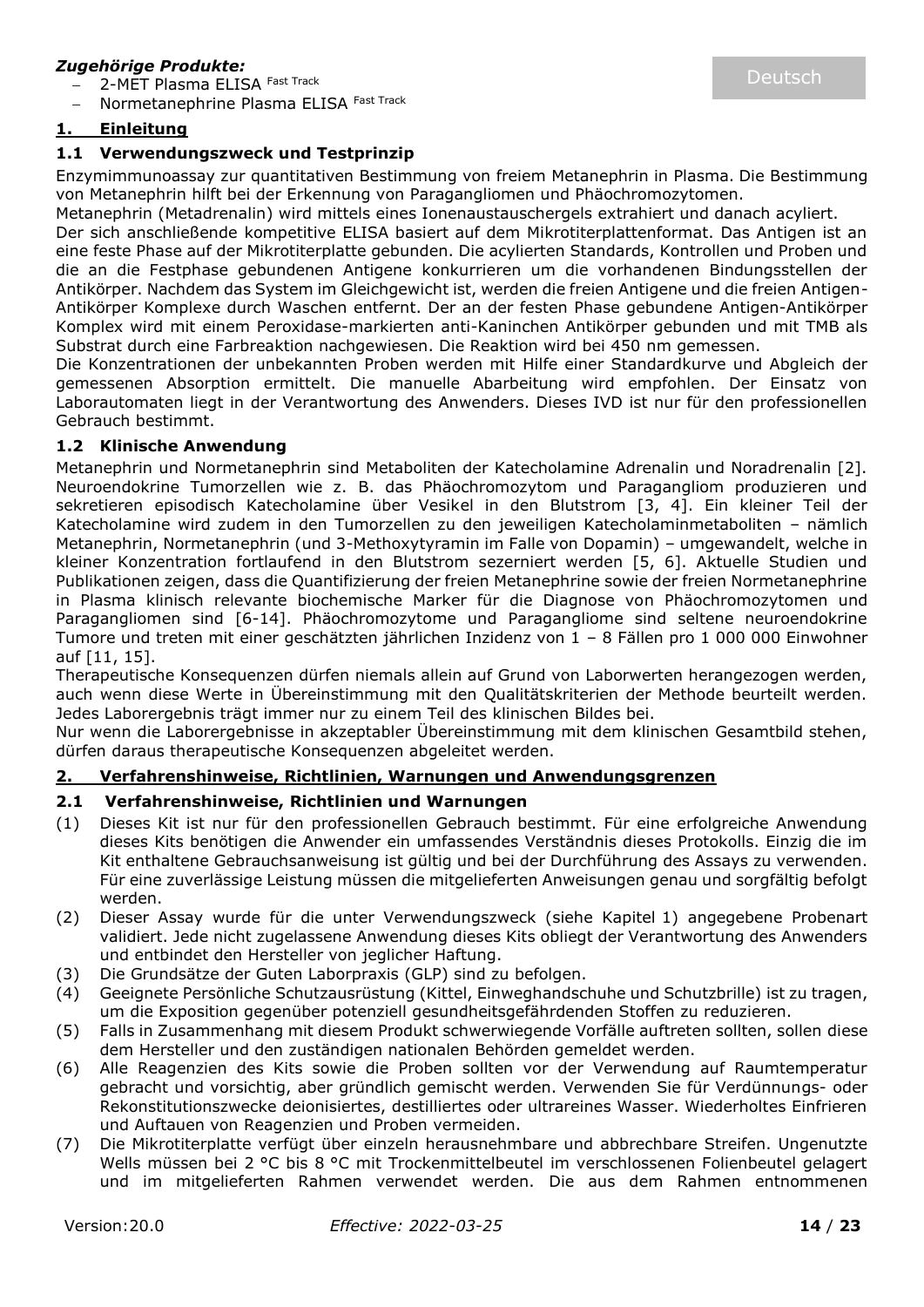Mikrotiterstreifen müssen entsprechend gekennzeichnet werden um Verwechslungen zu vermeiden.

- (8) Proben sollten in Doppelbestimmung gemessen werden.
- (9) Sobald der Test begonnen wurde, sollten alle Schritte ohne Unterbrechung ausgeführt werden. Es muss dafür gesorgt werden, dass die erforderlichen Reagenzien, Materialien und Geräte zur vorgesehenen Zeit einsatzbereit sind.
- (10) Die Inkubationszeiten haben Einfluss auf die Ergebnisse. Alle Wells sollten in der gleichen Reihenfolge und zeitlichen Abfolge behandelt werden.
- (11) Zur Vermeidung einer Kontamination der Reagenzien ist bei jeder Abgabe eines Reagenzes, einer Probe, eines Standards und einer Kontrolle eine neue Einwegpipettenspitze zu verwenden.
- (12) Bei jeder Testanwendung muss eine Standardkurve erstellt werden.
- (13) Bei jeder Testanwendung sollten Kontrollen mitgetestet werden, deren Werte innerhalb der bekannten Vertrauensgrenzen liegen müssen. Die gültigen Vertrauensgrenzen der Kitkontrollen können dem QC-Report entnommen werden, der dem Kit beiliegt.
- (14) Komponenten von Kits mit unterschiedlichen Chargenbezeichnungen nicht im selben Test verwenden. Reagenzien nach dem auf dem Kitetikett angegebenen Verfalldatum nicht mehr benutzen.
- (15) Kontakt mit der Stopplösung vermeiden, da sie 0,25 M H2SO<sup>4</sup> enthält. Die Lösung kann Hautreizungen und Verbrennungen verursachen. Bei Berührung mit den Augen oder der Haut sofort mit Wasser aus- bzw. abspülen.
- (16) Das TMB-Substrat reizt die Haut und Schleimhäute. Bei möglichem Kontakt Augen mit reichlich Wasser und Haut mit Seife und reichlich Wasser aus- bzw. abspülen. Kontaminierte Gegenstände vor der erneuten Verwendung abspülen.
- (17) Für Informationen zu den im Kit enthaltenen gesundheitsgefährdenden Stoffen siehe das Sicherheitsdatenblatt (SDS). Das Sicherheitsdatenblatt dieses Produkts ist direkt auf der Webseite des Herstellers abrufbar oder auf Anfrage erhältlich.
- (18) Die Reagenzien des Kits sind als gesundheitsgefährdende, potentiell infektiöse Abfälle zu betrachten und gemäß den nationalen Vorschriften zu entsorgen.
- (19) Die in dieser Gebrauchsanweisung angegebenen erwarteten Referenzwerte dienen nur als Hinweis. Es wird empfohlen, dass jedes Labor seine eigenen Referenzwertintervalle erstellt.
- (20) Im Falle einer starken Beschädigung des Testkits oder der Komponenten muss der Hersteller in schriftlicher Form spätestens eine Woche nach Erhalt des Kits informiert werden. Stark beschädigte Einzelkomponenten dürfen nicht für den Testlauf verwendet werden. Sie müssen sachgerecht gelagert werden, bis der Hersteller entscheidet, wie mit ihnen zu verfahren ist. Sollte entschieden werden, dass sie für Messungen nicht mehr geeignet sind, müssen sie entsprechend den nationalen Richtlinien entsorgt werden.
- (21) Die humanes Serum oder Plasma enthaltenden Reagenzien des Kits wurden mit geprüften Verfahren auf HIV I/II, HBsAg und HCV getestet und als negativ bestätigt. Dennoch sollten sämtliche Reagenzien bei der Handhabung und Entsorgung als potenzielle biologische Gefahrstoffe behandelt werden.
- (22) Therapeutische Maßnahmen dürfen sich nicht allein auf die mit diesem Testkit erzielten Ergebnisse stützen, sondern müssen mit anderen diagnostischen Tests und klinischen Beobachtungen abgewogen werden.

## <span id="page-14-0"></span>**2.2 Grenzen des Tests**

Jede unsachgemäße Behandlung der Proben oder Modifikationen dieses Tests können die Ergebnisse beeinflussen.

Handelsübliches synthetisches Metanephrin ist immer eine Mischung aus der D- und L-Form. Dies hat wichtige Auswirkungen, wenn synthetisches Metanephrin zur Anreicherung nativer Proben verwendet wird. Der in diesem Kit verwendete Antikörper hat eine spezifische D- und L-Form-Erkennungsrate. Bitte kontaktieren Sie den Hersteller für Details, falls synthetisches Metanephrin zur Anreicherung nativer Proben verwendet wurde.

## <span id="page-14-1"></span>**2.2.1 Interferenzen und sachgemäßer Umgang mit Proben**

Proben, die ein Präzipitat oder Fibrinfäden enthalten, können zu ungenauen Ergebnissen führen.

Hämolytische Proben (bis zu 0,5 mg/ml Hämoglobin), ikterische Proben (bis zu 0,5 mg/ml Bilirubin) und lipämische Proben (bis zu 17 mg/ml Triglyceride) haben keinen Einfluss auf die Assayergebnisse.

<span id="page-14-2"></span>Sollten die Konzentrationen nicht abzuschätzen sein und Zweifel bestehen, ob die oben genannten Grenzwerte für hämolytische, ikterische oder lipämische Proben eingehalten werden, sollten die Proben nicht im Assay eingesetzt werden.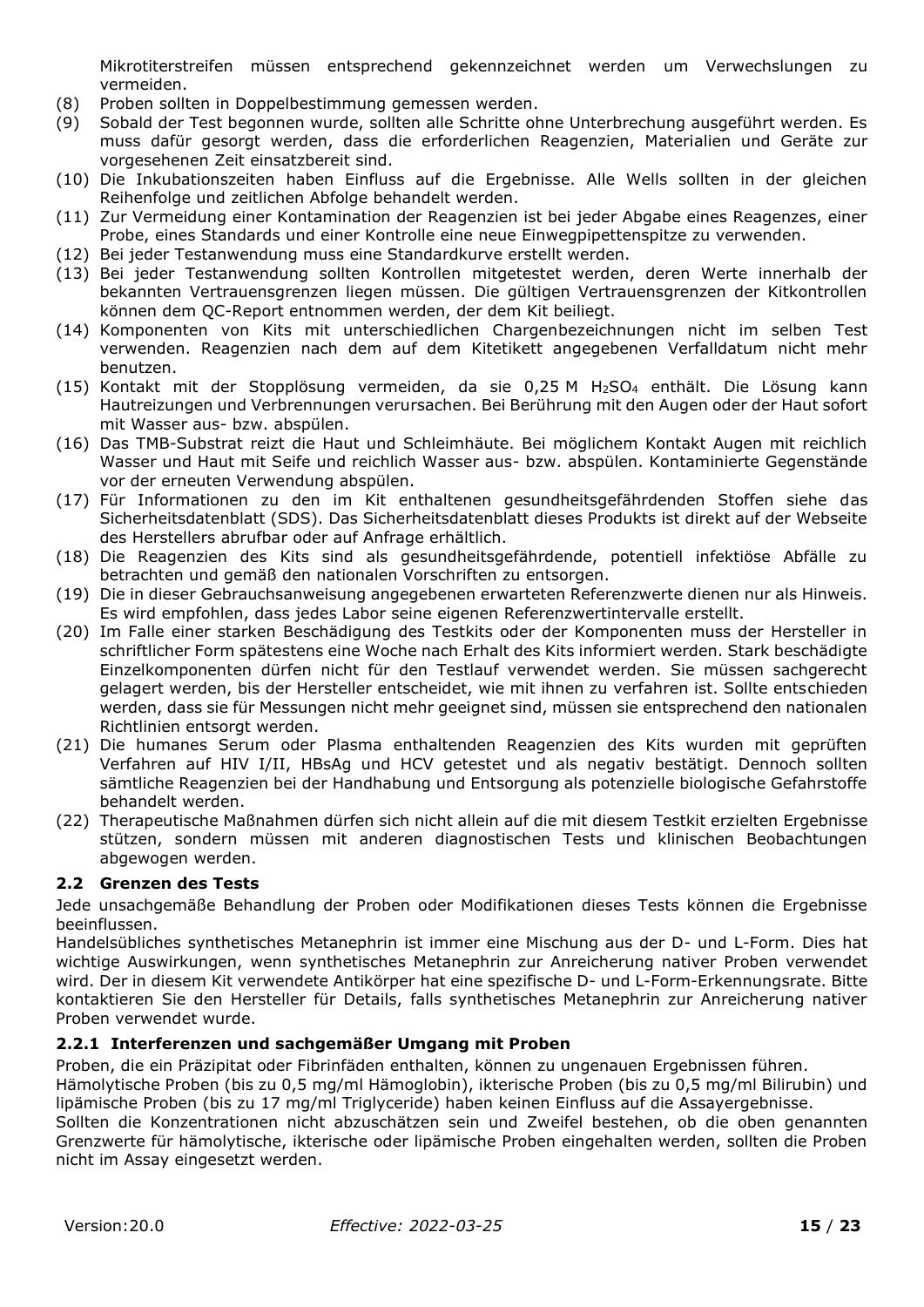## **2.2.2 Beeinflussung durch Medikamente und Nahrungsmittel**

Medikamente wie blutdrucksenkende Mittel, Antidepressiva, Antipsychotika, Sympathomimetika, L-DOPA können die Konzentration der Metanephrine im Plasma beeinflussen. Auch koffeinhaltige Getränke, Nikotin und stimmungsaufhellende Drogen können die Konzentration der Metanephrine im Plasma beeinflussen. Zudem sollte Stress und körperliche Belastung kurz vor der Probennahme vermieden werden.

## <span id="page-15-0"></span>**2.2.3 High-Dose-Hook Effekt**

Ein Hook-Effekt tritt in diesem Test nicht auf.

## <span id="page-15-1"></span>**3. Lagerung und Haltbarkeit**

Das Kit muss bei 2 – 8 °C gelagert werden. Das Kit und die Reagenzien dürfen nach Überschreiten des Verfallsdatums nicht mehr verwendet werden. Einmal geöffnet sind die Reagenzien 2 Monate stabil, wenn sie bei 2 – 8 °C gelagert werden. Der einmal geöffnete Folienbeutel sollte stets mit Trockenmittelbeutel sehr sorgfältig wieder verschlossen werden.

<span id="page-15-3"></span><span id="page-15-2"></span>

| <b>Materialien</b><br>4.        |                                      |                                                                                                                                       |       |
|---------------------------------|--------------------------------------|---------------------------------------------------------------------------------------------------------------------------------------|-------|
| <b>Reagenzien im Kit</b><br>4.1 |                                      |                                                                                                                                       |       |
| <b>BA D-0090</b>                | <b>FOILS</b>                         | Selbstklebende Folie - gebrauchsfertig                                                                                                |       |
| Inhalt:                         |                                      | Klebefolien in einem wiederverschließbaren Beutel                                                                                     |       |
| Volumen:                        | 1 x 4 Folien                         |                                                                                                                                       |       |
| <b>BA E-0030</b>                | <b>WASH-CONC 50x</b>                 | Waschpufferkonzentrat - 50x konzentriert                                                                                              |       |
| Inhalt:                         |                                      | Puffer mit einem nicht-ionischen Detergenz und physiologischem pH                                                                     |       |
| Volumen:                        | 1 x 20 ml/Fläschchen, Deckel lila    |                                                                                                                                       |       |
| <b>BA E-0040</b>                | <b>CONJUGAT</b>                      | <b>Enzymkonjugat</b> - gebrauchsfertig                                                                                                |       |
| Inhalt:                         |                                      | Ziege anti-Kaninchen Immunoglobulin konjugiert mit Peroxidase                                                                         |       |
| Volumen:                        | 1 x 12 ml/Fläschchen, Deckel rot     |                                                                                                                                       |       |
| Beschreibung:                   | Spezies ist Ziege                    |                                                                                                                                       |       |
| <b>BA E-0055</b>                | <b>SUBSTRATE</b>                     | <b>Substrat</b> - gebrauchsfertig                                                                                                     |       |
| Inhalt:                         | Wasserstoffperoxid                   | Chromogenes Substrat mit Tetramethylbenzidin, Substratpuffer und                                                                      |       |
| Volumen:                        | 1 x 12 ml/Fläschchen, Deckel schwarz |                                                                                                                                       |       |
| <b>BA E-0080</b>                | <b>STOP-SOLN</b>                     | Stopplösung - gebrauchsfertig                                                                                                         |       |
| Inhalt:                         | 0,25 M Schwefelsäure                 |                                                                                                                                       |       |
| Volumen:                        | 1 x 12 ml/Fläschchen, Deckel grau    |                                                                                                                                       |       |
| Gefahren-<br>hinweise:          |                                      |                                                                                                                                       |       |
|                                 |                                      | H290 Kann gegenüber Metallen korrosiv sein.                                                                                           |       |
| <b>BA E-0131</b>                | <b>Ш</b> ADR MN                      | Metanephrin Mikrotiterstreifen - gebrauchsfertig                                                                                      |       |
| Inhalt:                         |                                      | 1 x 96 Well (12x8) Antigen vorbeschichtete Mikrotiterstreifen mit<br>Trockenmittelbeutel in einem blauen wiederverschließbaren Beutel |       |
| <b>BA E-8110</b>                | <b>MN-AS</b>                         | Metanephrin Antiserum - gebrauchsfertig                                                                                               |       |
| Inhalt:                         | Konservierungsmittel, blau gefärbt   | Kaninchen anti-Metanephrin Antikörper im Proteinpuffer mit quecksilberfreiem                                                          |       |
| Volumen:                        | 1 x 6 ml/Fläschchen, Deckel blau     |                                                                                                                                       |       |
| Beschreibung:                   |                                      | Spezies vom Antikörper ist Kaninchen, Spezies vom Protein im Puffer ist Rind                                                          |       |
| <b>BA E-8327</b>                | <b>ADJUST-BUFF</b>                   | Adjustment Puffer - gebrauchsfertig, Deckel gelb                                                                                      |       |
| Inhalt:                         | <b>TRIS Puffer</b>                   |                                                                                                                                       |       |
| Volumen:                        | 1 x 10 ml/Fläschchen                 |                                                                                                                                       |       |
| <b>BA R-8313</b>                | <b>ASSAY-BUFF</b>                    | <b>Assaypuffer</b> - gebrauchsfertig                                                                                                  |       |
| Inhalt:                         | 25% organisches Lösungsmittel        |                                                                                                                                       |       |
| Volumen:                        | 1 x 30 ml/Fläschchen, Deckel orange  |                                                                                                                                       |       |
| Version: 20.0                   |                                      | Effective: 2022-03-25                                                                                                                 | 16/23 |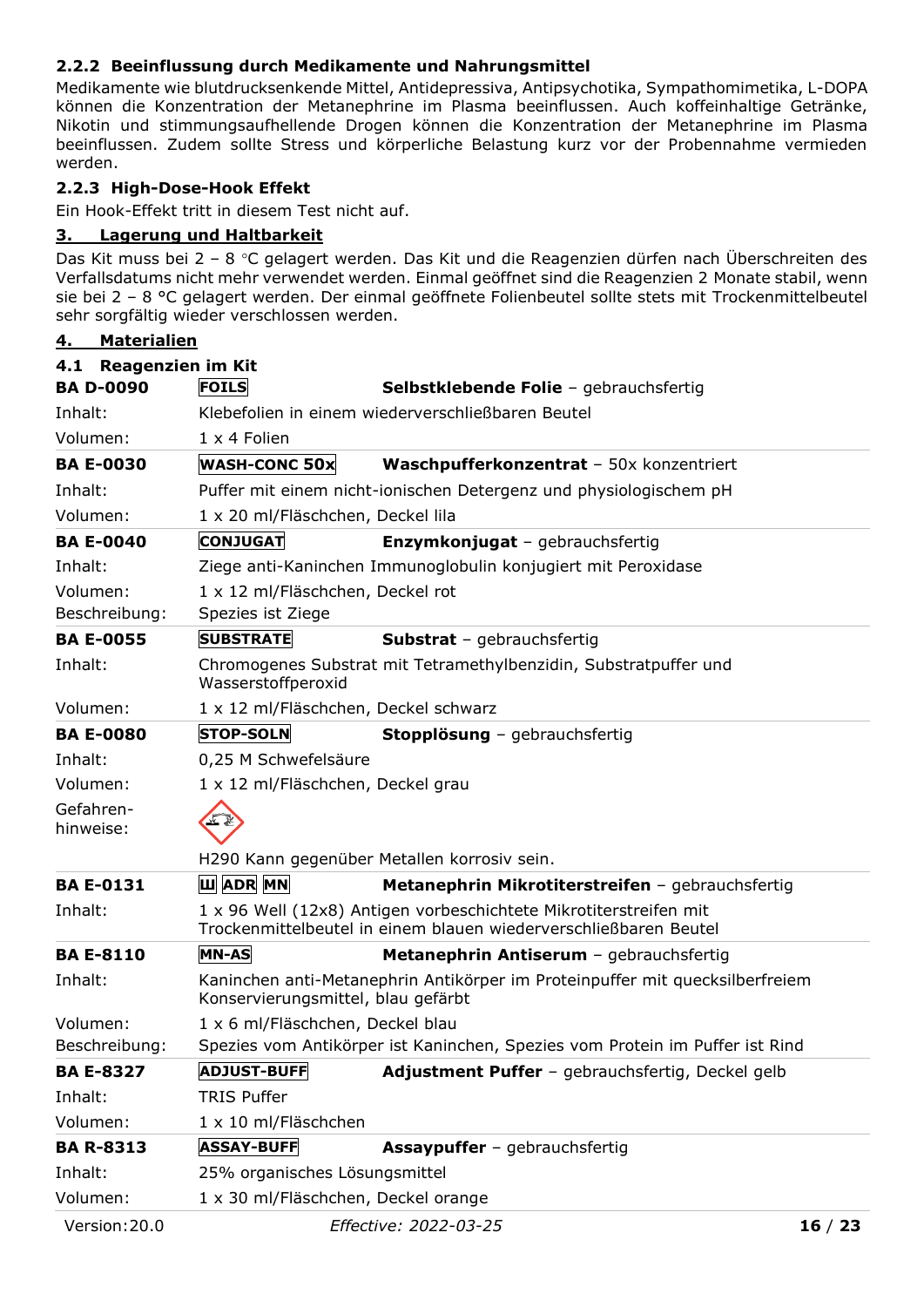| <b>BA R-8312</b>       | <b>ACYL-CONC</b>                          | Acylierungskonzentrat - konzentriert                          |  |  |
|------------------------|-------------------------------------------|---------------------------------------------------------------|--|--|
| Inhalt:                | Acylierungsreagenz in DMSO                |                                                               |  |  |
| Volumen:               | 1 x 1,5 ml/Fläschchen, Deckel weiß        |                                                               |  |  |
| Gefahren-<br>hinweise: |                                           |                                                               |  |  |
|                        |                                           | H302 Gesundheitsschädlich beim Verschlucken.                  |  |  |
|                        | H319 Verursacht schwere Augenreizung.     |                                                               |  |  |
|                        | H335 Kann die Atemwege reizen.            |                                                               |  |  |
| <b>BA R-8318</b>       | <b>EXTRACT-PLATE 96</b>                   | <b>Extraktionsplatte - gebrauchsfertig</b>                    |  |  |
| Inhalt:                | wiederverschließbaren Beutel              | 1 x 96 Well Platte, beschichtet mit Ionenaustauscher in einem |  |  |
| <b>BA R-8325</b>       | <b>CLEAN-CONC 25X</b>                     | Reinigungskonzentrat - 25x konzentriert                       |  |  |
| Inhalt:                | Natriumacetat Puffer                      |                                                               |  |  |
| Volumen:               | 1 x 20 ml/Fläschchen, Deckel braun        |                                                               |  |  |
| <b>BA R-8326</b>       | <b>ELUTION-BUFF</b>                       | Eluierungspuffer - gebrauchsfertig                            |  |  |
| Inhalt:                | 0,1 M Natriumhydroxid, dunkellila gefärbt |                                                               |  |  |
| Volumen:               | 1 x 14 ml/Fläschchen, Deckel grün         |                                                               |  |  |
| <b>BA R-8828</b>       | <b>EQUA-REAG</b>                          | Ausgleichsreagenz (Equalizing-Reagent) - gebrauchsfertig      |  |  |
| Inhalt:                |                                           | Humanes Serum, negativ auf HIV I/II, HBsAg und HCV getestet   |  |  |
| Volumen:               | 1 x 14 ml/Fläschchen, Deckel weiß         |                                                               |  |  |
| Beschreibung:          | Spezies ist Human                         |                                                               |  |  |

## <span id="page-16-0"></span>**4.2 Kalibratoren und Kontrollen**

#### **Standards und Kontrollen** – gebrauchsfertig

| Artikel-<br>nummer | Komponente        | <b>Deckelfarbe</b> | Konzentration<br>[pg/ml]<br>MN                                      | Konzentration<br>[pmol/l]<br><b>MN</b> | Volumen/<br><b>Fläschchen</b> |
|--------------------|-------------------|--------------------|---------------------------------------------------------------------|----------------------------------------|-------------------------------|
| <b>BA E-8301</b>   | <b>STANDARD A</b> | weiß               | 0                                                                   | 0                                      | 4 ml                          |
| <b>BA E-8302</b>   | <b>STANDARD B</b> | gelb               | 36                                                                  | 183                                    | 4 ml                          |
| <b>BA E-8303</b>   | <b>STANDARD C</b> | orange             | 120                                                                 | 608                                    | 4 ml                          |
| <b>BA E-8304</b>   | <b>STANDARD D</b> | blau               | 360                                                                 | 1825                                   | 4 ml                          |
| <b>BA E-8305</b>   | <b>STANDARD E</b> | grau               | 1200                                                                | 6084                                   | 4 ml                          |
| <b>BA E-8306</b>   | <b>STANDARD F</b> | schwarz            | 3600                                                                | 18252                                  | $4 \,$ ml                     |
| <b>BA E-8351</b>   | <b>CONTROL 1</b>  | grün               | Die zu erwartenden Konzentrationen                                  |                                        | 4 ml                          |
| <b>BA E-8352</b>   | <b>CONTROL 2</b>  | rot                | und Vertrauensbereiche sind auf dem<br>4 ml<br>QC-Report angegeben. |                                        |                               |

Umrechnung: Metanephrin [pg/ml] x 5,07 = Metanephrin [pmol/l]

Inhalt: Saurer Puffer mit quecksilberfreien Stabilisatoren, aufgestockt mit definierten Mengen an Metanephrin.

## <span id="page-16-1"></span>**4.3 Nicht im Kit enthaltene, aber zur Durchführung erforderliche Materialien**

- − Wasser (deionisiert, destilliert oder ultra-pur)
- − saugfähige Unterlage

## <span id="page-16-2"></span>**4.4 Nicht im Kit enthaltene, aber zur Durchführung erforderliche Geräte**

- − Kalibrierte Präzisionspipetten zum Pipettieren von 20 350 µl; 3 ml
- − Waschvorrichtung für Mikrotiterplatten (manuell, halbautomatisch oder automatisch)
- − Photometer mit 450 nm und, wenn möglich, 620 650 nm Filter zur Auswertung von Mikrotiterplatten
- − Mikrotiterplattenschüttler (Schüttelamplitude 3 mm; ungefähr 600 rpm)
- − Vortex-Mischer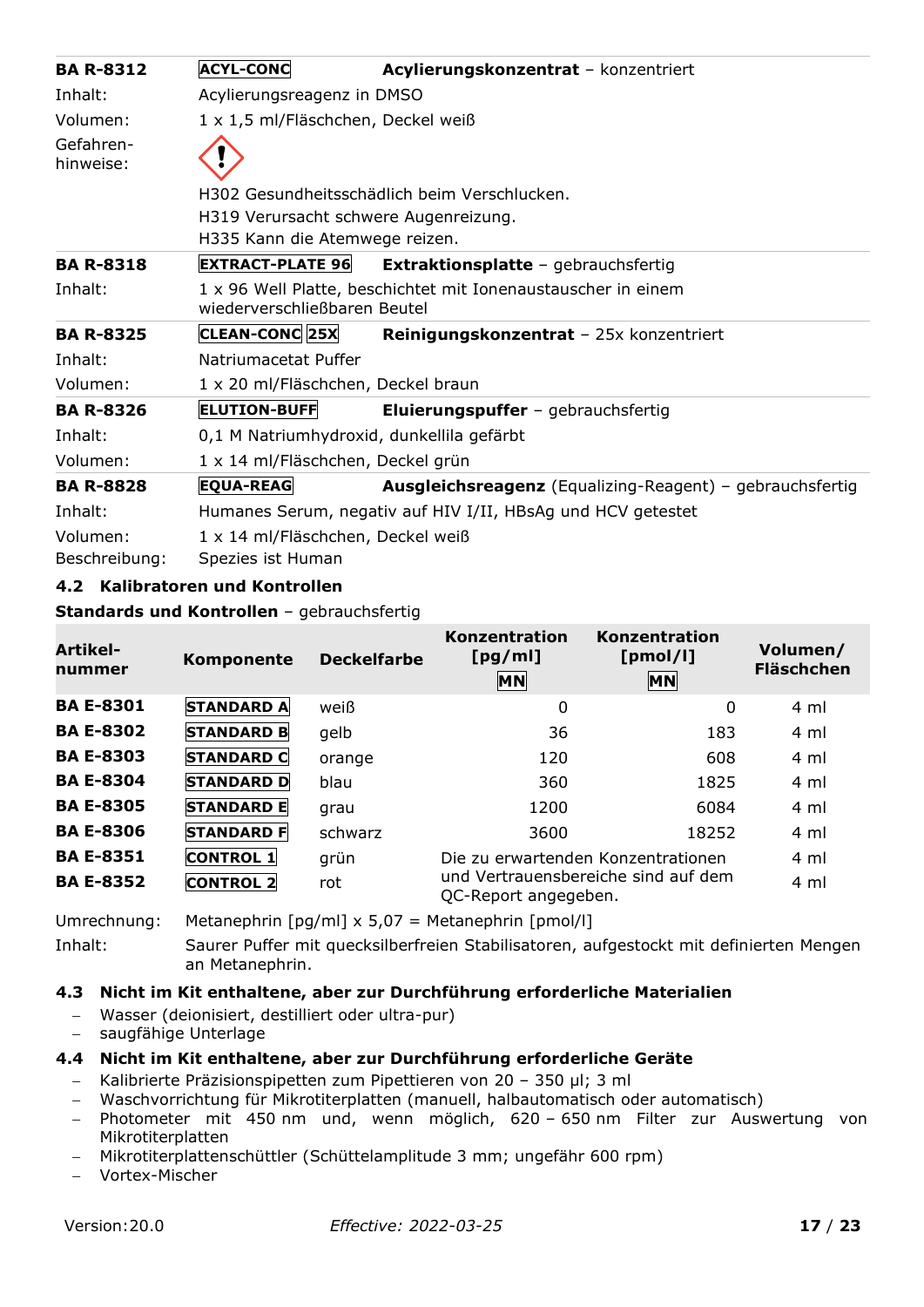## <span id="page-17-0"></span>**5. Probenbehandlung und Lagerung**

## **EDTA- oder Heparin-Plasma**

Das durch Venenpunktion entnommene Vollblut in einem für EDTA- oder Heparin-Plasma vorgesehenen Blutentnahmeröhrchen (z. B. Monovette oder Vacuette) sammeln und das Plasma direkt durch Zentrifugation (nach Angaben des Herstellers) von den übrigen Blutbestandteilen trennen.

Lagerung: bis zu 3 Tagen bei 2 – 8 °C; für längere Zeit (bis zu 6 Monate) bei -20 °C.

Es wird im Zweifel empfohlen hämolytische, ikterische und lipämische Proben nicht im Assay einzusetzen (siehe 2.2.1).

Wiederholtes Einfrieren und Auftauen der Proben sollte vermieden werden.

## <span id="page-17-1"></span>**6. Testdurchführung**

Vor dem Gebrauch müssen alle Reagenzien auf Raumtemperatur gebracht und vorsichtig durchmischt werden. Die Durchführung von Doppelbestimmungen wird empfohlen. Extraktions- und Mikrotiterplatten müssen beschriftet werden (die aus dem Rahmen entnommenen Mikrotiterstreifen müssen entsprechend gekennzeichnet werden, um Verwechslungen zu vermeiden).

Die Reaktion des Antikörpers, Enzymkonjugats und die Aktivität des Enzyms sind temperaturabhängig. Je höher die Temperatur ist, desto größer werden die Absorptionswerte. Entsprechende Abweichungen ergeben sich ebenfalls durch die Inkubationszeiten. Die optimale Temperatur während des Enzymimmunoassays liegt zwischen 20 – 25 °C.

Wenn das Produkt in Teilen angesetzt wird, sollen nicht benötigte Wells in Reaktions- und Extraktionsplatten abgedeckt werden, um Verschmutzungen zu vermeiden. Nach dem Ansatz müssen die benutzten Wells gekennzeichnet werden, damit eine Doppelnutzung ausgeschlossen wird.

Während der Übernacht-Inkubation mit dem Antiserum bei 2 – 8 °C, sollte über die gesamte ELISA-Platte hinweg eine gleichmäßige Temperatur vorliegen, um jeglichen Drift und Randeffekt zu vermeiden.

*Der verwendete Mikrotiterplattenschüttler muss folgende Spezifikationen haben: Schüttelamplitude 3 mm; ungefähr 600 rpm. Schütteln mit abweichenden Einstellungen kann die Ergebnisse beeinflussen.* 

## <span id="page-17-2"></span>**6.1 Vorbereitung der Reagenzien und Hinweise**

#### **Waschpuffer**

20 ml **WASH-CONC 50X** mit Wasser auf ein Endvolumen von 1000 ml verdünnen. Lagerung: 2 Monate bei 2 – 8 ° C

#### **Reinigungspuffer** (Cleaning Buffer)

20 ml **CLEAN-CONC 25X** mit Wasser auf ein Endvolumen von 500 ml verdünnen.

Lagerung: 2 Monate bei 2 – 8 ° C

## **Acylierungslösung**

 $\mathbb{A}\mathbb{D}$ Da die Acylierungslösung nur maximal 3 Minuten haltbar ist, sollte sie vor Beginn des Assays nicht zubereitet werden. Daher wird seine Vorbereitung im Protokoll in Kapitel 6.3, Schritt 3 und Kapitel 6.4, Schritt 3 beschrieben. Nach Gebrauch entsorgen!

#### **Metanephrin Microtiter Streifen**

Vereinzelt können Rückstände der Blockier- und Stabilisierlösung in den Wells zu sehen sein (kleine weiße Punkte oder Linien). Diese stellen keine Beeinträchtigung der Qualität des Produktes dar.

#### **Extraktionsplatte**

Vereinzelt können Rückstände des Ionenaustauschers in den Wells zu sehen sein (kleine schwarze Punkte oder Linien). Diese stellen keine Beeinträchtigung der Qualität des Produktes dar.

## <span id="page-17-3"></span>**6.2 Probenvorbereitung/Extraktion**

Die nachfolgende Extraktion kann mit 200 µl oder 250 µl Plasmaprobe durchgeführt werden.

Das Protokoll mit 250 µl Plasmaprobe ist kursiv und grau hinterlegt angegeben und kann verwendet werden, falls ein größeres Volumen beim Überstand zum Überpipettieren in den ELISA bevorzugt wird. Das eigentliche ELISA-Protokoll wird durch die alternative Vorgehensweise bei der Extraktion nicht beeinflusst.

**1.** Jeweils **20 µl Standards** und **Kontrollen** in die entsprechenden Wells der **EXTRACT-PLATE 96** pipettieren.

*Alternativ jeweils 25 µl Standards und Kontrollen pipettieren.*

**2.** Jeweils **20 µl STANDARD A** zu den für die **Plasmaproben** vorgesehenen Wells hinzugeben.

*Alternativ jeweils 25 µl* **STANDARD A** *hinzugeben.*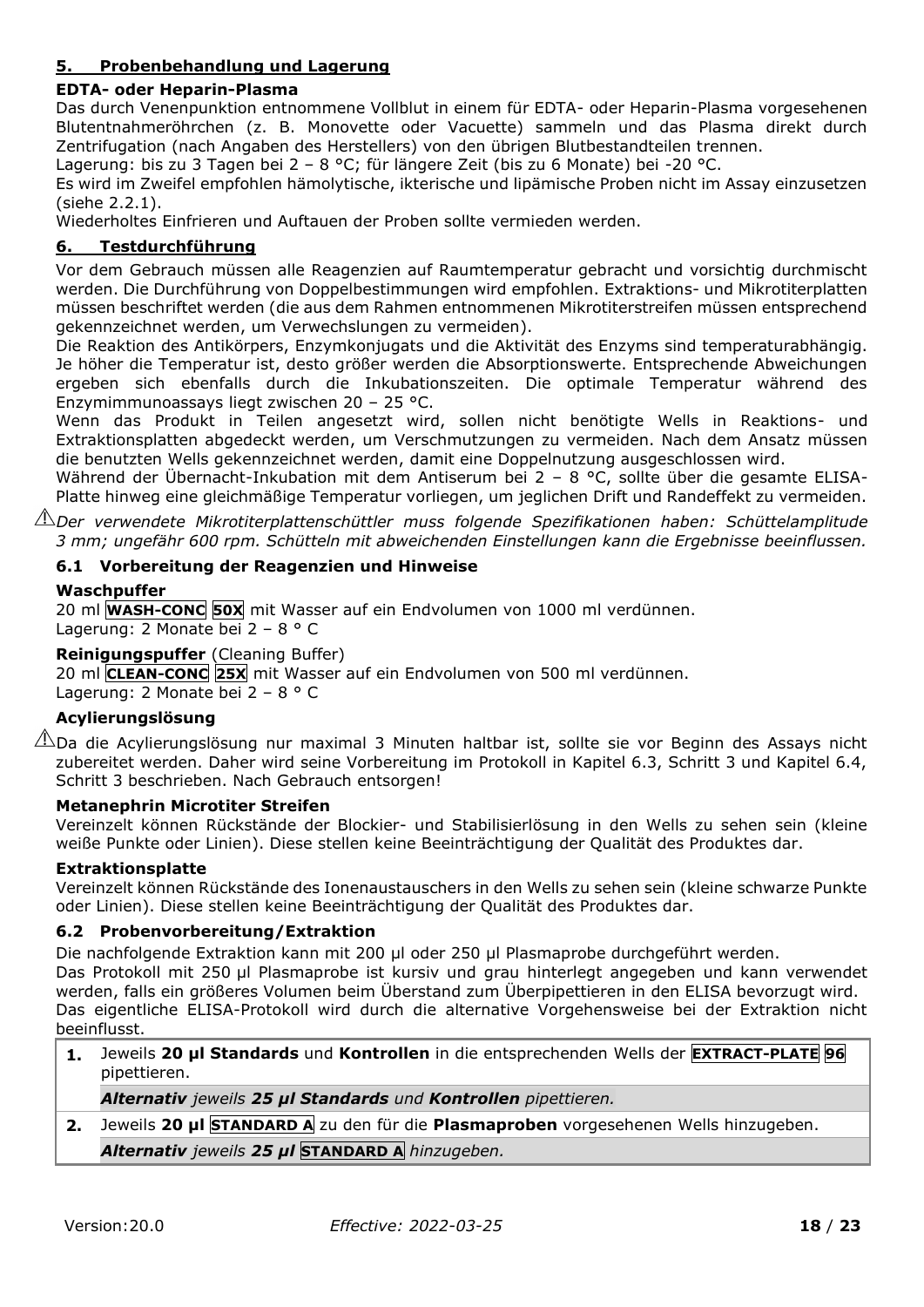<span id="page-18-0"></span>*Alternativ jeweils 250 µl* **EQUA-REAG** *hinzugeben.* **4.** Jeweils **200 µl Plasmaproben** in die entsprechenden Wells pipettieren. *Alternativ jeweils 250 µl Plasmaproben pipettieren.* **5.** Platte für **2 h** bei **RT** (20 – 25 °C) auf einem **Schüttler** (ca. 600 rpm) inkubieren. **6.** Die Platte ausleeren und Restflüssigkeit durch Ausklopfen auf einer saugfähigen Unterlage entfernen. **7. 250 µl ASSAY-BUFF** in alle Wells pipettieren. **5 min** bei **RT** (20 – 25 °C) auf einem **Schüttler** (ca. 600 rpm) inkubieren. Die Platte ausleeren und Restflüssigkeit durch Ausklopfen auf einer saugfähigen Unterlage entfernen. **8.** Die Platte **3-mal** gründlich mit **350 µl Reinigungspuffer** waschen, **ausleeren** und die Restflüssigkeit **jedes Mal** durch **Ausklopfen** auf einer saugfähigen Unterlage entfernen. **9. 100 µl ELUTION-BUFF** in alle Wells pipettieren. *Alternativ 125 µl* **ELUTION-BUFF** *pipettieren. Bitte beachten: die Farbveränderung durch Hinzupipettieren des Eluierungspuffers kann zwischen Standards und Proben variieren.* **10.** Platte mit **FOIL** abdecken und für **15 min** bei **RT** (20 – 25 °C) auf einem **Schüttler** (ca. 600 rpm) schütteln. **FOIL** entfernen. *Überstand anschließend nicht verwerfen bzw. Platte nicht ausleeren!* Von den Überständen wird für den nachfolgenden ELISA folgendes Volumen benötigt: **Metanephrin 50 μl 6.3 Metanephrin ELISA 1. 25 µl ADJUST-BUFF** in alle Wells der **Mikrotiterstreifen Ш ADR MN** pipettieren. **2.** Jeweils **50 µl** der extrahierten **Standards, Kontrollen** und **Proben** in die entsprechenden Wells pipettieren. *Um diesen Pipettierschritt zu erleichtern, halten Sie die Extraktionsplatte bitte leicht angewinkelt.* **3.** Vorbereitung der **Acylierungslösung:** Zu **3 ml Wasser 80 µl ACYL-CONC** pipettieren und sorgfältig mischen. **4. 25 µl** frisch hergestellte **Acylierungslösung** in alle Wells pipettieren. **5. 15 min** bei **RT** (20 – 25 °C) auf einem **Schüttler** inkubieren (ca. 600 rpm). **6. 50 µl Metanephrin Antiserum MN-AS** in alle Wells pipettieren. **7.** Die Platte mit **FOIL** abdecken. Zum Durchmischen die Mikrotiterplatte **1 min** bei **RT** (20 – 25 °C) auf einen **Schüttler** stellen. Für **15 – 20 h** (über Nacht) bei **2 – 8 °C** inkubieren (ohne Schütteln). **8.** Folie entfernen und den Inhalt der Wells ausleeren oder absaugen. Die Wells **4-mal** gründlich mit **300 µl Waschpuffer** waschen, **ausleeren** und die Restflüssigkeit **jedes Mal** durch **Ausklopfen** auf einer saugfähigen Unterlage entfernen. **9. 100 µl CONJUGATE** in alle Wells pipettieren. **10.** Für **30 min** bei **RT** (20 – 25 °C) auf einem **Schüttler** (ca. 600 rpm) inkubieren. **11.** Den Inhalt der Wells ausleeren oder absaugen. Die Wells **4-mal** gründlich mit **300 µl Waschpuffer** waschen, **ausleeren** und die Restflüssigkeit **jedes Mal** durch **Ausklopfen** auf einer saugfähigen Unterlage entfernen. **12. 100 µl SUBSTRATE** in alle Wells pipettieren und für **20 – 30 min** bei **RT** (20 – 25 °C) auf einem **Schüttler** (ca. 600 rpm) inkubieren. *Direktes Sonnenlicht vermeiden!* **13. 100 µl STOP-SOLN** in alle Wells pipettieren und die Mikrotiterplatte kurz schütteln. **14. Absorption** mit einem Mikrotiterplatten Reader bei **450 nm** (falls vorhanden, gegen eine Referenzwellenlänge zwischen 620 und 650 nm) innerhalb von 10 min **messen**.

**3.** Jeweils **200 μl EQUA-REAG** in die Wells mit **Standards und Kontrollen** hinzugeben**.**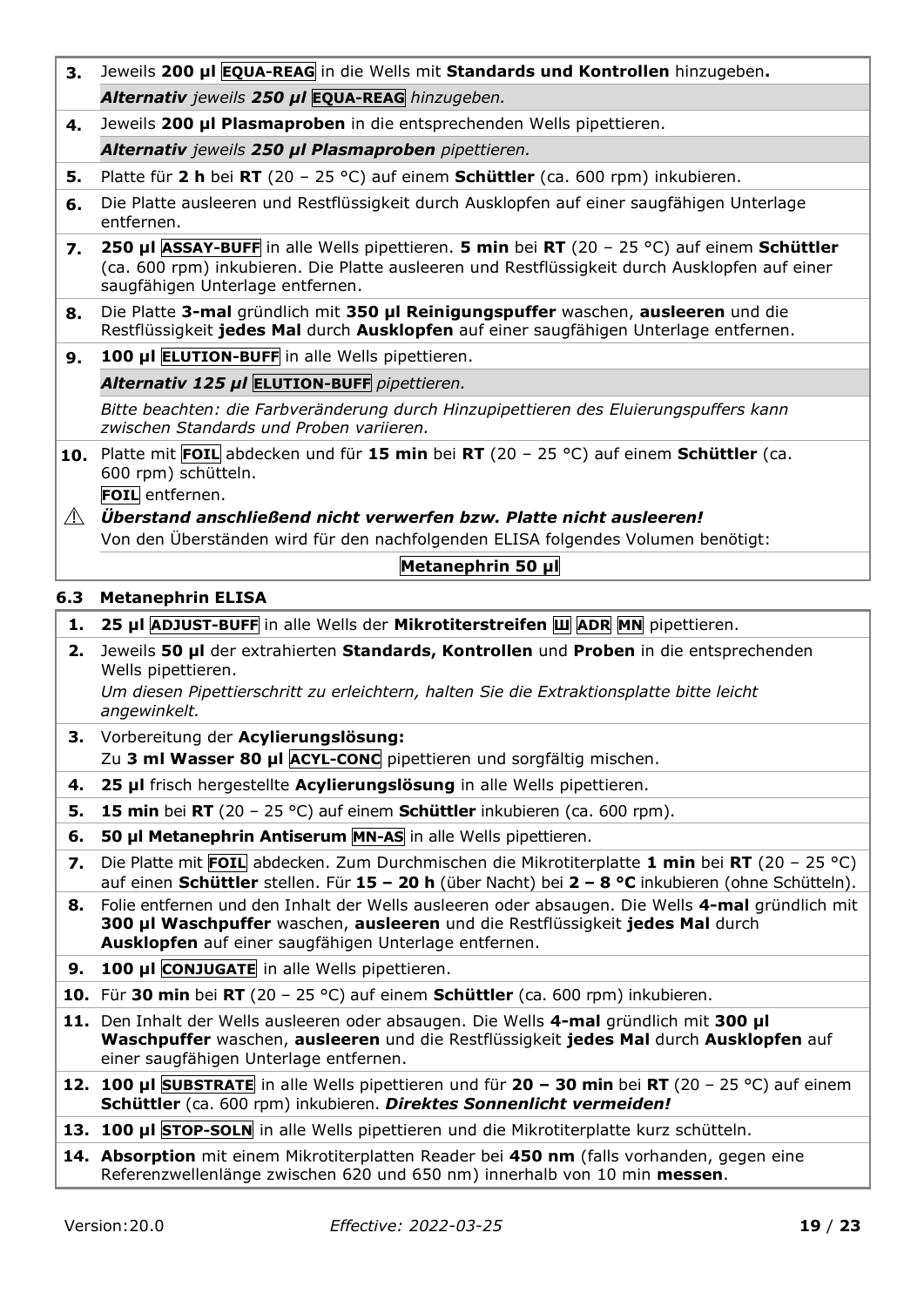#### <span id="page-19-0"></span>**7. Berechnung der Ergebnisse**

|             | Metanephrin                               |
|-------------|-------------------------------------------|
| Messbereich | $15,1 - 3600$ pg/ml<br><u>sovu</u><br>P91 |

Die Standardkurve, mit deren Hilfe die Konzentration der unbekannten Proben ermittelt werden kann, wird durch Auftragen der gemessenen Standardabsorptionen (linearer Maßstab auf der y-Achse) gegen die entsprechenden Standardkonzentrationen (logarithmischer Maßstab auf der x-Achse) erstellt mit einer Konzentration von 0,001 pg/ml für Standard A (diese Ausrichtung ist aufgrund der logarithmischen Darstellung der Daten erforderlich). Für die Auswertung wird eine nicht-lineare Regression (z. B.: 4 parameter marquardt) verwendet.

*Dieser Assay ist ein kompetitiver Assay. Das bedeutet, dass die OD-Werte mit zunehmender Konzentration des Analyten sinken. OD Signale, die unterhalb der Standardkurve liegen, entsprechen einer sehr hohen Konzentration des Analyten in der gemessenen Probe und müssen als positiv gewertet werden.*

Die Konzentrationen der Proben und Kontrollen können direkt von der Standardkurve abgelesen werden. Proben, deren Konzentrationen oberhalb des höchsten Standards F gefunden werden, müssen mit dem Ausgleichsreagenz Equalizing Reagent **EQUA-REAG** verdünnt und nochmals bestimmt werden.

#### **Umrechnung**

Metanephrin  $\lceil pq/ml \times 5.07 = Metanephrin \lceil pmol/l \rceil$ 

## <span id="page-19-1"></span>**7.1 Erwartete Referenzbereiche**

Die unten angegebenen erwarteten Referenzwerte basieren auf einer Methodenvergleichsstudie mit LC-MS/MS [3] mit Blutproben abgenommen in sitzender Position.

|                                  | Metanephrin       |
|----------------------------------|-------------------|
| erwarteter Referenzbereich (ULN) | $< 100$ pg/ml     |
| typischer pathologischer Bereich | bis zu 3534 pg/ml |

Bei der Beurteilung der Ergebnisse ist ein methodenunabhängiger Graubereich bei Metanephrin und Normetanephrin zu beachten. Dieser entspricht einer leichten bis moderaten Erhöhung bis zum 4-fachen des oberen Grenzwertes (Eisenhofer et al. 2003). Ungefähr 20% der Tumore werden in diesem Graubereich gefunden, insbesondere beim Vorliegen eines hereditären Syndroms oder bei einem Inzidentalom sowie in sporadischen Fällen von Phäochromozytomen mit einem Durchmesser von weniger als 1 cm. Bei einem Befund im Graubereich wird die wiederholte Probennahme mit vorheriger Abklärung sonstiger Einflüsse wie z. B. Medikation und Alter der Patientin bzw. des Patienten empfohlen.

## <span id="page-19-2"></span>**7.2 Typische Standardkurve**

*Beispiel: bitte nicht für die Auswertung verwenden!*

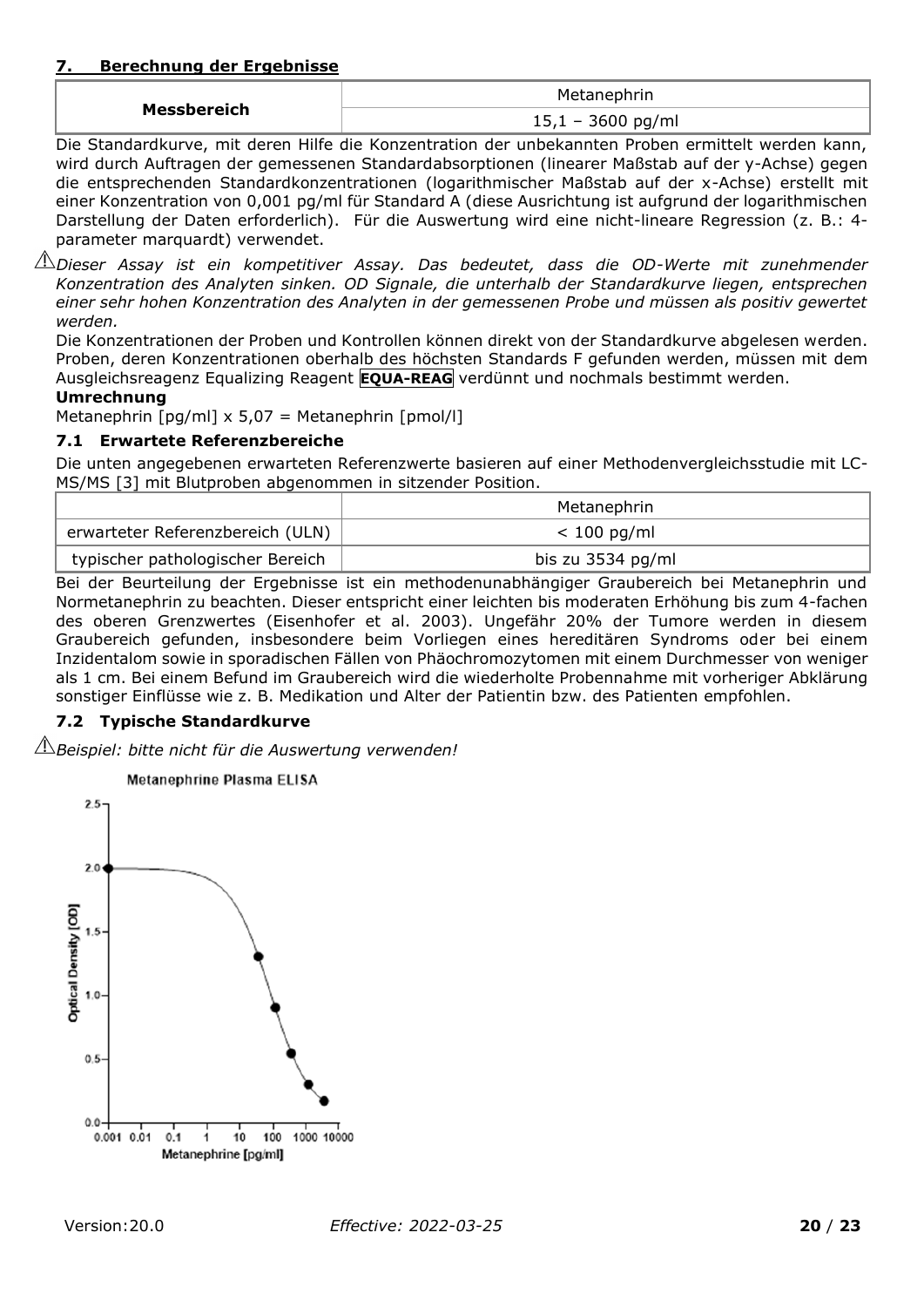## <span id="page-20-0"></span>**8. Kontrollproben**

Die Vertrauensbereiche der Kitkontrollen sind im QC-Report angegeben.

Es wird empfohlen, Kontrollproben gemäß den nationalen Vorschriften zu verwenden. Verwenden Sie Kontrollen im normalen und pathologischen Bereich. Kontrollproben sollten innerhalb der festgelegten Vertrauensbereiche liegen (siehe auch Grenzen des Tests Kapitel 2.2).

## <span id="page-20-1"></span>**9. Assaycharakteristika**

#### <span id="page-20-2"></span>**9.1 Leistungsdaten**

| <b>Analytische Sensitivität</b> |              |  |  |
|---------------------------------|--------------|--|--|
|                                 | Metanephrin  |  |  |
| Limit of Blank (LOB)            | $9,9$ pg/ml  |  |  |
| Limit of Detection (LOD)        | $14,9$ pg/ml |  |  |
| Limit of Quantification (LOQ)   | $15,1$ pg/ml |  |  |

| Analytische Spezifität (Kreuzreaktionen) |                          |  |  |  |
|------------------------------------------|--------------------------|--|--|--|
|                                          | <b>Kreuzreaktion [%]</b> |  |  |  |
| <b>Substanz</b>                          | Metanephrin              |  |  |  |
| Metanephrin                              | 100                      |  |  |  |
| Normetanephrin                           | 0,05                     |  |  |  |
| 3-Methoxytyramin                         | < 0,01                   |  |  |  |
| Adrenalin                                | < 0,01                   |  |  |  |
| Noradrenalin                             | < 0,01                   |  |  |  |
| Dopamin                                  | < 0,01                   |  |  |  |
| Vanillinmandelsäure                      | < 0,01                   |  |  |  |
| Homovanillinsäure                        | < 0,01                   |  |  |  |
| L-DOPA                                   | < 0,01                   |  |  |  |
| L-Tyrosin                                | < 0,01                   |  |  |  |
| Tyramin                                  | < 0,01                   |  |  |  |
| Acetaminophen                            | < 0,01                   |  |  |  |

| <b>Präzision</b> |       |                       |                    |             |       |                       |        |
|------------------|-------|-----------------------|--------------------|-------------|-------|-----------------------|--------|
| Intra-Assay      |       |                       | <b>Inter-Assay</b> |             |       |                       |        |
|                  | Probe | Mittelwert<br>[pg/ml] | CV [%]             |             | Probe | Mittelwert<br>[pg/ml] | CV [%] |
| Metanephrin      |       | 66,3                  | 11,4               | Metanephrin |       | 67,8                  | 17,6   |
|                  |       | 122                   | 13,5               |             |       | 134                   | 12,7   |
|                  | 3     | 308                   | 10,6               |             | 3     | 319                   | 11,0   |
|                  | 4     | 783                   | 9,2                |             | 4     | 847                   | 7,5    |

| Lot-zu-Lot    |       |                             |        |
|---------------|-------|-----------------------------|--------|
|               | Probe | Mittelwert $\pm$ SD [pg/ml] | CV [%] |
| Metanephrin   |       | $97.7 \pm 16.5$             | 16,9   |
| $\vert$ (n=6) |       | $870 \pm 117$               | ر, د 1 |

#### **Wiederfindung**

| ---------------- |                                |                                   |                                        |  |
|------------------|--------------------------------|-----------------------------------|----------------------------------------|--|
|                  | [pg/ml]<br><b>Bereich</b><br>. | $\lceil \frac{0}{6} \rceil$<br>Mı | $\lceil \frac{0}{0} \rceil$<br>Bereich |  |
| M.               | ムノムロ<br>--                     | oc<br>õČ                          | יר<br>- -                              |  |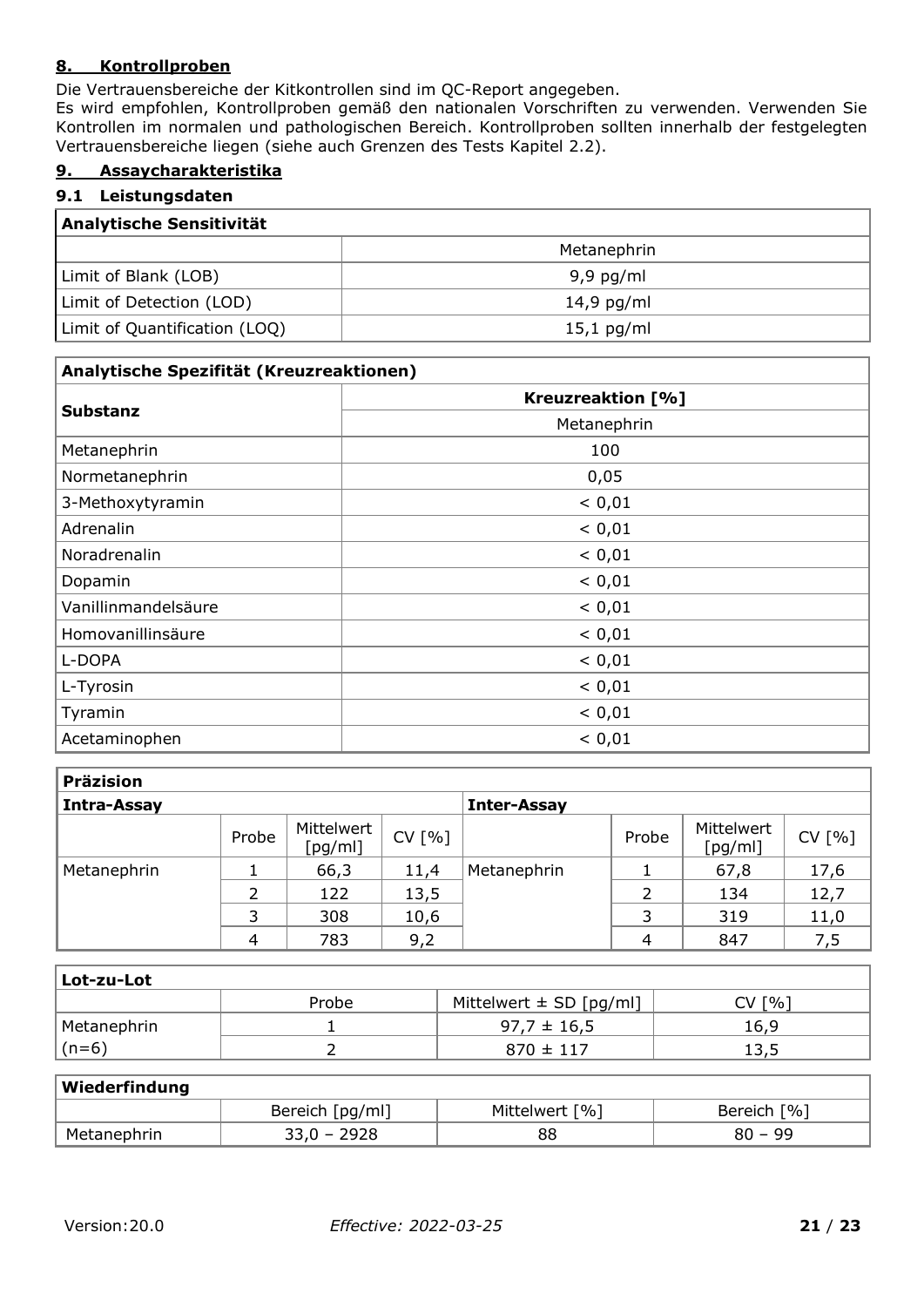| Linearität  |                    |                |                               |  |  |
|-------------|--------------------|----------------|-------------------------------|--|--|
|             | Serielle Verd. bis | Mittelwert [%] | $\lceil \% \rceil$<br>Bereich |  |  |
| Metanephrin | .:64               | 107            | 101 - 124                     |  |  |

## **Methodenvergleich: ELISA vs. LC-MS/MS [14]**

Metanephrin  $y = 0.91x + 1.8$ ;  $r^2 = 0.96$ ; n = 46

| <b>Klinische Leistung [3]*</b> |                |                                  |                                 |                                               |  |
|--------------------------------|----------------|----------------------------------|---------------------------------|-----------------------------------------------|--|
|                                | Diagnostische  | Diagnostische                    |                                 | Positiver Prädiktiver   Negativer Prädiktiver |  |
|                                | Spezifität [%] | Sensitivität [%]                 | Wert (PPV) $[%]$                | Wert (NPV) [%]                                |  |
|                                | 96             | 45                               | 79                              | 84                                            |  |
| Metanephrin                    |                | Positives Likelihood Ratio (LR+) | Negatives Likelihood Ratio(LR-) |                                               |  |
|                                |                | 11,25                            | 0,57                            |                                               |  |

\*Die Bestimmung von Metanephrin und Normetanphrin unter Verwendung des 2-MET Plasma ELISA Fast Track KAPL10-1400 führt zu einer besseren klinischen Leistung (diagnostische Sensitivität 100% und diagnostische Spezifität 96%).

## <span id="page-21-0"></span>**9.2 Metrologische Rückführbarkeit**

Die den Standards und Kontrollen des Metanephrine Plasma ELISA Fast Track zugewiesenen Werte sind durch geeichte Wägung mit qualitätskontrolliertem Analyten auf SI-Einheiten rückführbar.

| <b>Standards und Kontrollen</b> |                  |  |  |
|---------------------------------|------------------|--|--|
|                                 | Unsicherheit [%] |  |  |
| Metanephrin                     |                  |  |  |

# **2-MET Plasma ELISA Fast Track** Erweiterte Unsicherheit  $[%]$  k = 2<sup>\*</sup> Metanephrin and the contract of the contract of the contract of the contract of the contract of the contract of the contract of the contract of the contract of the contract of the contract of the contract of the contract o

\*Das Intervall der maximalen erweiterten Unsicherheit ist der Bereich, in dem der wahre Messwert mit einer Wahrscheinlichkeit von 95% um den gemessenen Wert liegt.

## <span id="page-21-1"></span>**10. Referenzen/Literatur**

- 1. Manz, B., et al., Development of enantioselective immunoassays for free plasma metanephrines. Ann N Y Acad Sci, 2004. 1018: p. 582-7.
- 2. Lee, S.M., et al., Development and validation of liquid chromatography-tandem mass spectrometry method for quantification of plasma metanephrines for differential diagnosis of adrenal incidentaloma. Ann Lab Med, 2015. 35(5): p. 519-22.
- 3. Peaston, R.T., et al., Performance of plasma free metanephrines measured by liquid chromatography-tandem mass spectrometry in the diagnosis of pheochromocytoma. Clin Chim Acta, 2010. 411(7-8): p. 546-52.
- 4. de Jong, W.H., et al., Dietary influences on plasma and urinary metanephrines: implications for diagnosis of catecholamine-producing tumors. J Clin Endocrinol Metab, 2009. 94(8): p. 2841-9.
- 5. Boot, C., et al., Single-centre study of the diagnostic performance of plasma metanephrines with seated sampling for the diagnosis of phaeochromocytoma/paraganglioma. Ann Clin Biochem, 2017. 54(1): p. 143- 148.
- 6. Shen, Y., et al., A simple and robust liquid chromatography tandem mass spectrometry assay for determination of plasma free metanephrines and its application to routine clinical testing for diagnosis of pheochromocytoma. Biomed Chromatogr, 2019. 33(10): p. e4622.
- 7. Anas, S.S. and S.D. Vasikaran, An audit of management of patients with borderline increased plasma-free metanephrines. Ann Clin Biochem, 2010. 47(Pt 6): p. 554-8.
- 8. Eisenhofer, G., et al., Plasma metanephrines in renal failure. Kidney Int, 2005. 67(2): p. 668-77.
- 9. Eisenhofer, G., et al., Pheochromocytoma catecholamine phenotypes and prediction of tumor size and location by use of plasma free metanephrines. Clin Chem, 2005. 51(4): p. 735-44.
- 10. Eisenhofer, G., et al., Biochemical Diagnosis of Chromaffin Cell Tumors in Patients at High and Low Risk of Disease: Plasma versus Urinary Free or Deconjugated O-Methylated Catecholamine Metabolites. Clin Chem, 2018. 64(11): p. 1646-1656.
- 11. Grouzmann, E., et al., Diagnostic accuracy of free and total metanephrines in plasma and fractionated metanephrines in urine of patients with pheochromocytoma. Eur J Endocrinol, 2010. 162(5): p. 951-60.
- 12. Pussard, E., A. Chaouch, and T. Said, Radioimmunoassay of free plasma metanephrines for the diagnosis of catecholamine-producing tumors. Clin Chem Lab Med, 2014. 52(3): p. 437-44.
- 13. Unger, N., et al., The value of immunoassays for metanephrines in the biochemical diagnosis of pheochromocytomas. Horm Metab Res, 2009. 41(9): p. 676-9.